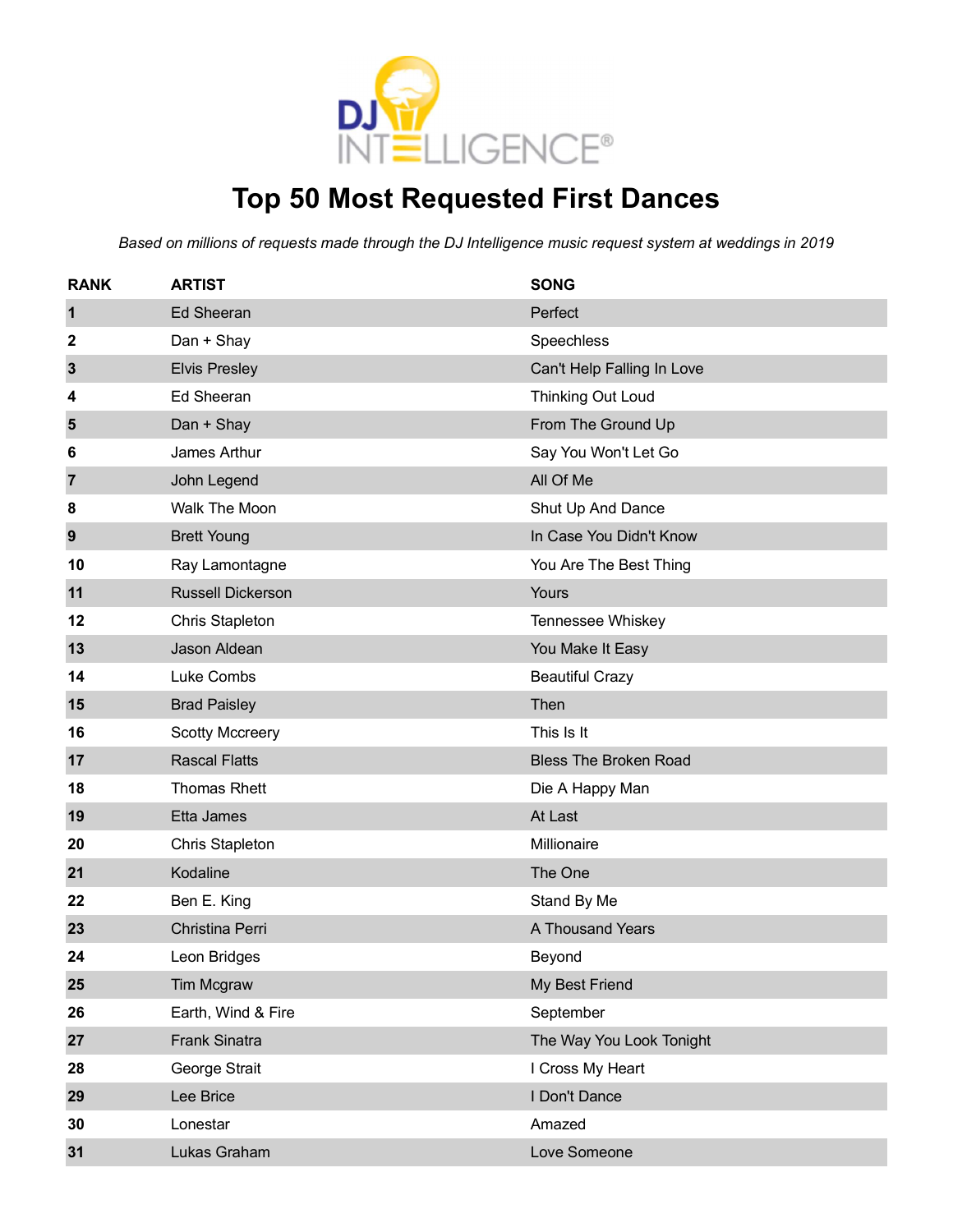| 32 | Michael Buble             | Everything                   |
|----|---------------------------|------------------------------|
| 33 | Shania Twain              | From This Moment On          |
| 34 | Tim Mcgraw & Faith Hill   | The Rest Of Our Life         |
| 35 | Eric Clapton              | Wonderful Tonight            |
| 36 | <b>Ellie Goulding</b>     | How Long Will I Love You     |
| 37 | Keith Urban               | Making Memories Of Us        |
| 38 | Lifehouse                 | You And Me                   |
| 39 | <b>Frank Sinatra</b>      | Fly Me To The Moon           |
| 40 | Kane Brown                | Heaven                       |
| 41 | Calum Scott               | You Are The Reason           |
| 42 | Calum Scott & Leona Lewis | You Are The Reason           |
| 43 | Daniel Caesar & H.E.R.    | <b>Best Part</b>             |
| 44 | Aerosmith                 | I Don't Want To Miss A Thing |
| 45 | Al Green                  | Let's Stay Together          |
| 46 | <b>Ben Folds</b>          | The Luckiest                 |
| 47 | Jack Johnson              | <b>Better Together</b>       |
| 48 | Leon Bridges              | Coming Home                  |
| 49 | <b>Righteous Brothers</b> | <b>Unchained Melody</b>      |
| 50 | Elton John                | Your Song                    |

*Charts may not be republished without express written consent of Intelligence, Inc. Intelligence, Inc. is not responsible for errors or omissions.*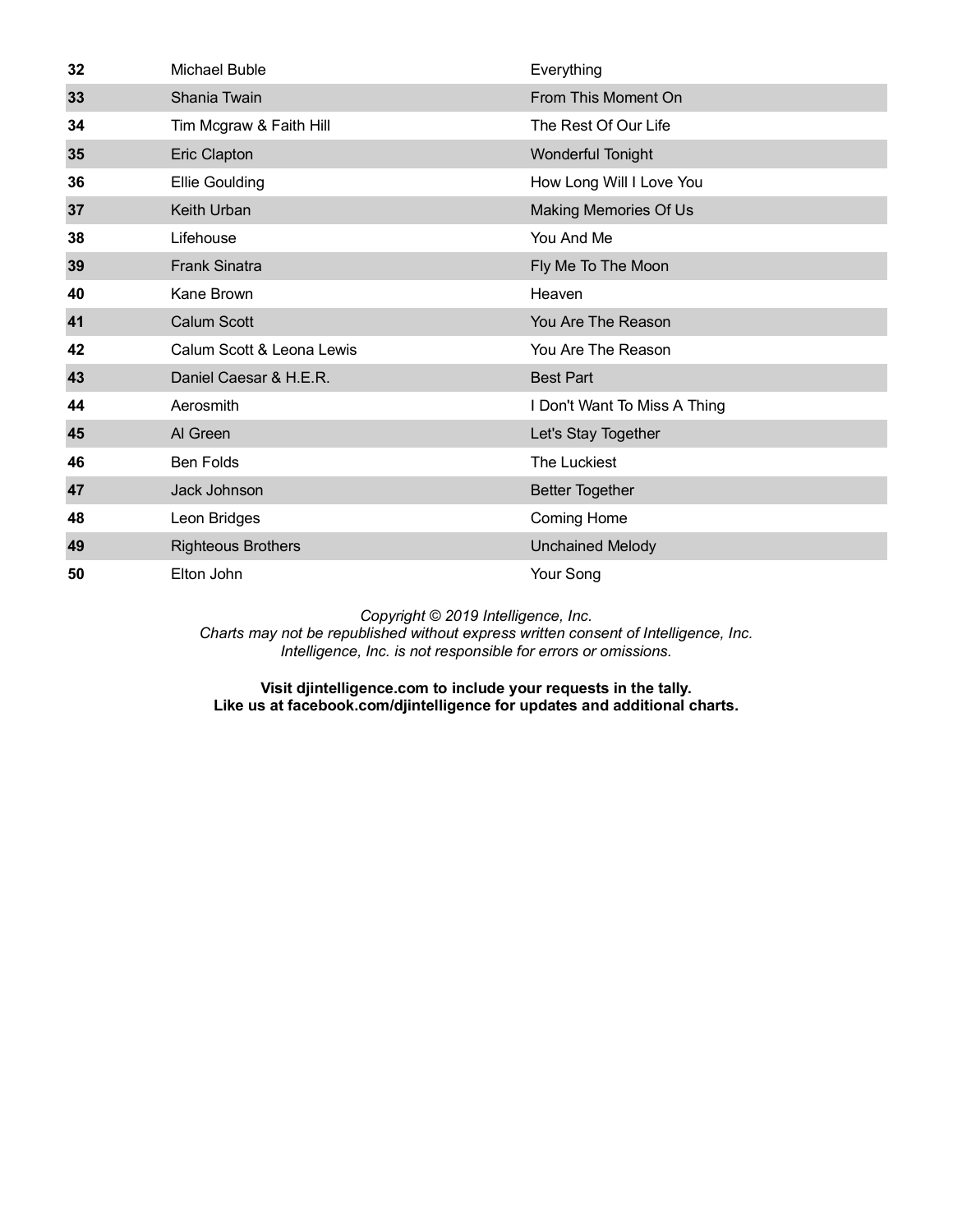

# **Top 50 Most Requested Father Daughter Dances**

| <b>RANK</b>    | <b>ARTIST</b>                   | <b>SONG</b>                                             |
|----------------|---------------------------------|---------------------------------------------------------|
| 1              | Heartland                       | I Loved Her First                                       |
| 2              | Tim Mcgraw                      | My Little Girl                                          |
| 3              | <b>Bob Carlisle</b>             | <b>Butterfly Kisses</b>                                 |
| 4              | Temptations                     | My Girl                                                 |
| 5              | <b>Rascal Flatts</b>            | My Wish                                                 |
| 6              | Louis Armstrong                 | What A Wonderful World                                  |
| $\overline{7}$ | Steven Curtis Chapman           | Cinderella                                              |
| 8              | <b>Frank Sinatra</b>            | The Way You Look Tonight                                |
| 9              | <b>Stevie Wonder</b>            | Isn't She Lovely                                        |
| 10             | <b>Beatles</b>                  | In My Life                                              |
| 11             | Darius Rucker                   | It Won't Be Like This For Long                          |
| 12             | Paul Simon                      | <b>Father And Daughter</b>                              |
| 13             | <b>Celine Dion</b>              | Because You Loved Me (Theme From Up Close And Personal) |
| 14             | Fleetwood Mac                   | Landslide                                               |
| 15             | <b>Phil Collins</b>             | You'll Be In My Heart                                   |
| 16             | John Mayer                      | Daughters                                               |
| 17             | <b>Shires</b>                   | Daddy's Little Girl                                     |
| 18             | Israel 'Iz' Kamakawiwo'ole      | Over The Rainbow                                        |
| 19             | Lee Ann Womack                  | I Hope You Dance                                        |
| 20             | <b>Edwin Mccain</b>             | Walk With You                                           |
| 21             | Natalie Cole With Nat King Cole | Unforgettable                                           |
| 22             | Tom Petty                       | Wildflowers                                             |
| 23             | Van Morrison                    | <b>Brown Eyed Girl</b>                                  |
| 24             | Ben E. King                     | Stand By Me                                             |
| 25             | <b>Trace Adkins</b>             | Just Fishin'                                            |
| 26             | Rod Stewart                     | Forever Young                                           |
| 27             | <b>Beatles</b>                  | Here Comes The Sun                                      |
| 28             | Tim Mcgraw                      | Humble And Kind                                         |
| 29             | <b>Eric Clapton</b>             | <b>Wonderful Tonight</b>                                |
| 30             | <b>Luther Vandross</b>          | Dance With My Father                                    |
| 31             | James Taylor                    | You've Got A Friend                                     |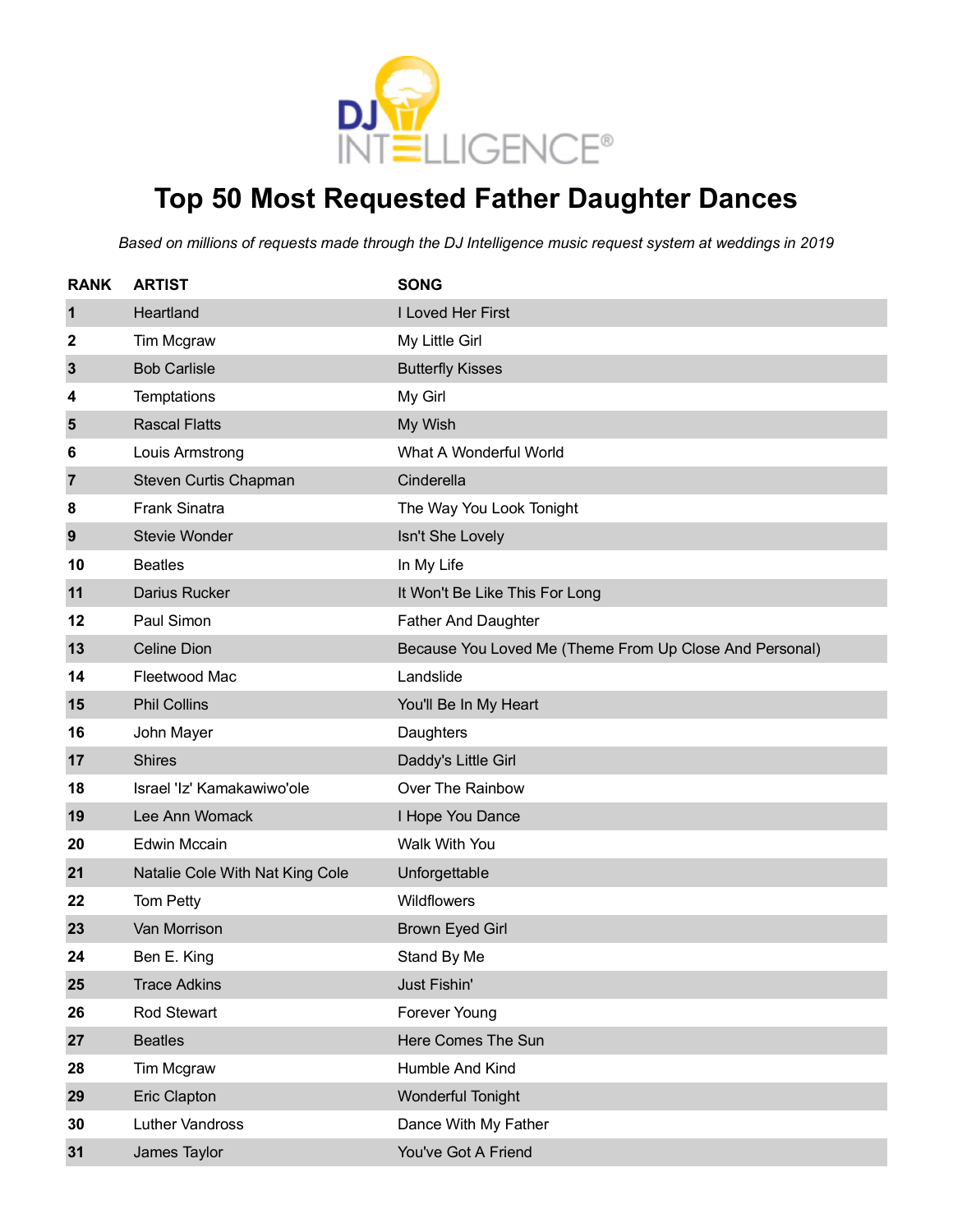| 32 | <b>Billy Joel</b>            | Just The Way You Are                 |
|----|------------------------------|--------------------------------------|
| 33 | <b>Brad Paisley</b>          | He Didn't Have To Be                 |
| 34 | <b>Chuck Wicks</b>           | <b>Stealing Cinderella</b>           |
| 35 | Josh Groban                  | You Raise Me Up                      |
| 36 | <b>Rod Stewart</b>           | Have I Told You Lately               |
| 37 | <b>Trace Adkins</b>          | <b>You're Gonna Miss This</b>        |
| 38 | <b>Billy Joel</b>            | Lullabye (Goodnight, My Angel)       |
| 39 | Elton John                   | <b>Tiny Dancer</b>                   |
| 40 | Elton John                   | Your Song                            |
| 41 | <b>Guns N' Roses</b>         | Sweet Child O' Mine                  |
| 42 | James Taylor                 | How Sweet It Is (To Be Loved By You) |
| 43 | Lyle Lovett And Randy Newman | You've Got A Friend In Me            |
| 44 | Martina Mcbride              | In My Daughter's Eyes                |
| 45 | <b>Beach Boys</b>            | God Only Knows                       |
| 46 | <b>Elvis Presley</b>         | Can't Help Falling In Love           |
| 47 | Joe Cocker                   | You Are So Beautiful                 |
| 48 | Etta James                   | At Last                              |
| 49 | Kenny Chesney                | There Goes My Life                   |
| 50 | Loudon Wainwright lii        | Daughter                             |

*Charts may not be republished without express written consent of Intelligence, Inc. Intelligence, Inc. is not responsible for errors or omissions.*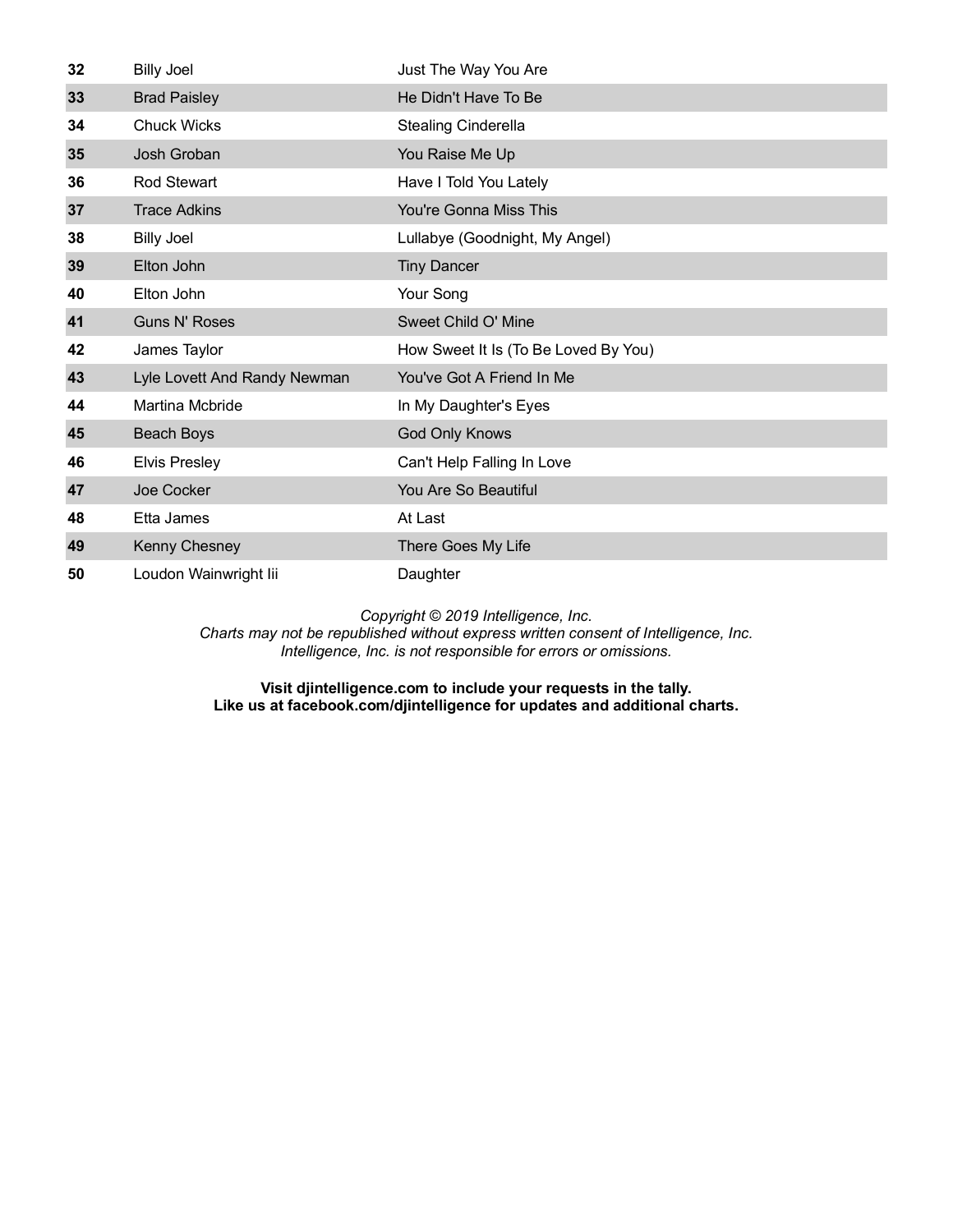

# **Top 50 Most Requested Mother Son Dances**

|                | <b>RANK ARTIST</b>                                       | <b>SONG</b>                                                |
|----------------|----------------------------------------------------------|------------------------------------------------------------|
| $\mathbf 1$    | <b>Rascal Flatts</b>                                     | My Wish                                                    |
| 2              | Louis Armstrong                                          | What A Wonderful World                                     |
| $\mathbf{3}$   | Tim Mcgraw                                               | Humble And Kind                                            |
| 4              | Lynyrd Skynyrd                                           | Simple Man                                                 |
| $5\phantom{1}$ | Boyz II Men                                              | A Song For Mama                                            |
| 6              | <b>Phil Collins</b>                                      | You'll Be In My Heart                                      |
| $\overline{7}$ | Lee Ann Womack                                           | I Hope You Dance                                           |
| 8              | Van Morrison                                             | Days Like This                                             |
| 9              | <b>Beatles</b>                                           | In My Life                                                 |
| 10             | Celine Dion                                              | Because You Loved Me (Theme From Up Close And<br>Personal) |
| 11             | <b>Rod Stewart</b>                                       | <b>Forever Young</b>                                       |
| 12             | Ben E. King                                              | Stand By Me                                                |
| 13             | <b>Kenny Chesney</b>                                     | Don't Blink                                                |
| 14             | Israel 'Iz' Kamakawiwo'ole                               | Over The Rainbow                                           |
| 15             | Jason Mraz                                               | 93 Million Miles                                           |
| 16             | Lee Brice                                                | Boy                                                        |
| 17             | Josh Groban                                              | You Raise Me Up                                            |
| 18             | Fleetwood Mac                                            | Landslide                                                  |
| 19             | Jim Brickman Feat. Lady Antebellum With Hillary<br>Scott | <b>Never Alone</b>                                         |
| 20             | Eric Church                                              | Like Jesus Does                                            |
| 21             | <b>Garth Brooks</b>                                      | Mom                                                        |
| 22             | James Taylor                                             | How Sweet It Is (To Be Loved By You)                       |
| 23             | <b>Mark Harris</b>                                       | <b>Find Your Wings</b>                                     |
| 24             | Elton John                                               | Your Song                                                  |
| 25             | Jason Matthews                                           | That's What Mamas Do                                       |
| 26             | Beach Boys                                               | God Only Knows                                             |
| 27             | Reba Mcentire                                            | You're Gonna Be                                            |
| 28             | Carrie Underwood                                         | Mama's Song                                                |
| 29             | <b>Bette Midler</b>                                      | Wind Beneath My Wings                                      |
| 30             | Stevie Wonder                                            | You Are The Sunshine Of My Life                            |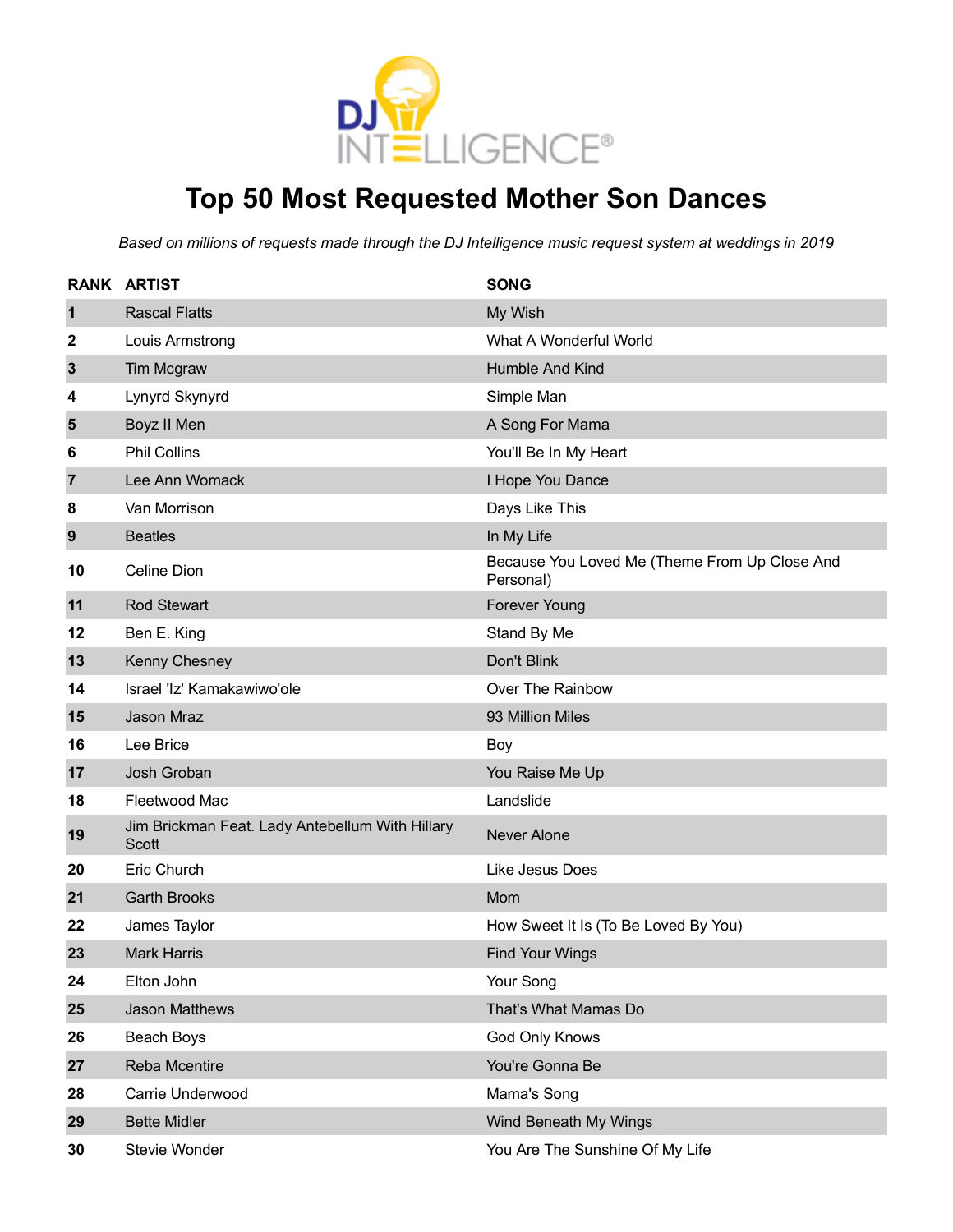| 31 | <b>Trace Adkins</b>             | Then They Do                  |
|----|---------------------------------|-------------------------------|
| 32 | <b>Billy Joel</b>               | Just The Way You Are          |
| 33 | <b>Paul Simon</b>               | Loves Me Like A Rock          |
| 34 | <b>Taylor Hicks</b>             | Do I Make You Proud           |
| 35 | Marvin Gaye & Tammi Terrell     | Ain't No Mountain High Enough |
| 36 | <b>Ellie Goulding</b>           | How Long Will I Love You      |
| 37 | Elton John                      | <b>Blessed</b>                |
| 38 | James Taylor                    | You've Got A Friend           |
| 39 | Reba Mcentire                   | He Gets That From Me          |
| 40 | <b>Rod Stewart</b>              | Have I Told You Lately        |
| 41 | <b>Beatles</b>                  | Here Comes The Sun            |
| 42 | <b>Frank Sinatra</b>            | The Way You Look Tonight      |
|    |                                 |                               |
| 43 | Jackson 5                       | I'll Be There                 |
| 44 | Natalie Cole With Nat King Cole | Unforgettable                 |
| 45 | <b>Blake Shelton</b>            | The Baby                      |
| 46 | <b>Dixie Chicks</b>             | Godspeed (Sweet Dreams)       |
| 47 | <b>Elvis Presley</b>            | Can't Help Falling In Love    |
| 48 | <b>Faith Hill</b>               | There You'll Be               |
| 49 | Joe Cocker                      | You Are So Beautiful          |

*Charts may not be republished without express written consent of Intelligence, Inc. Intelligence, Inc. is not responsible for errors or omissions.*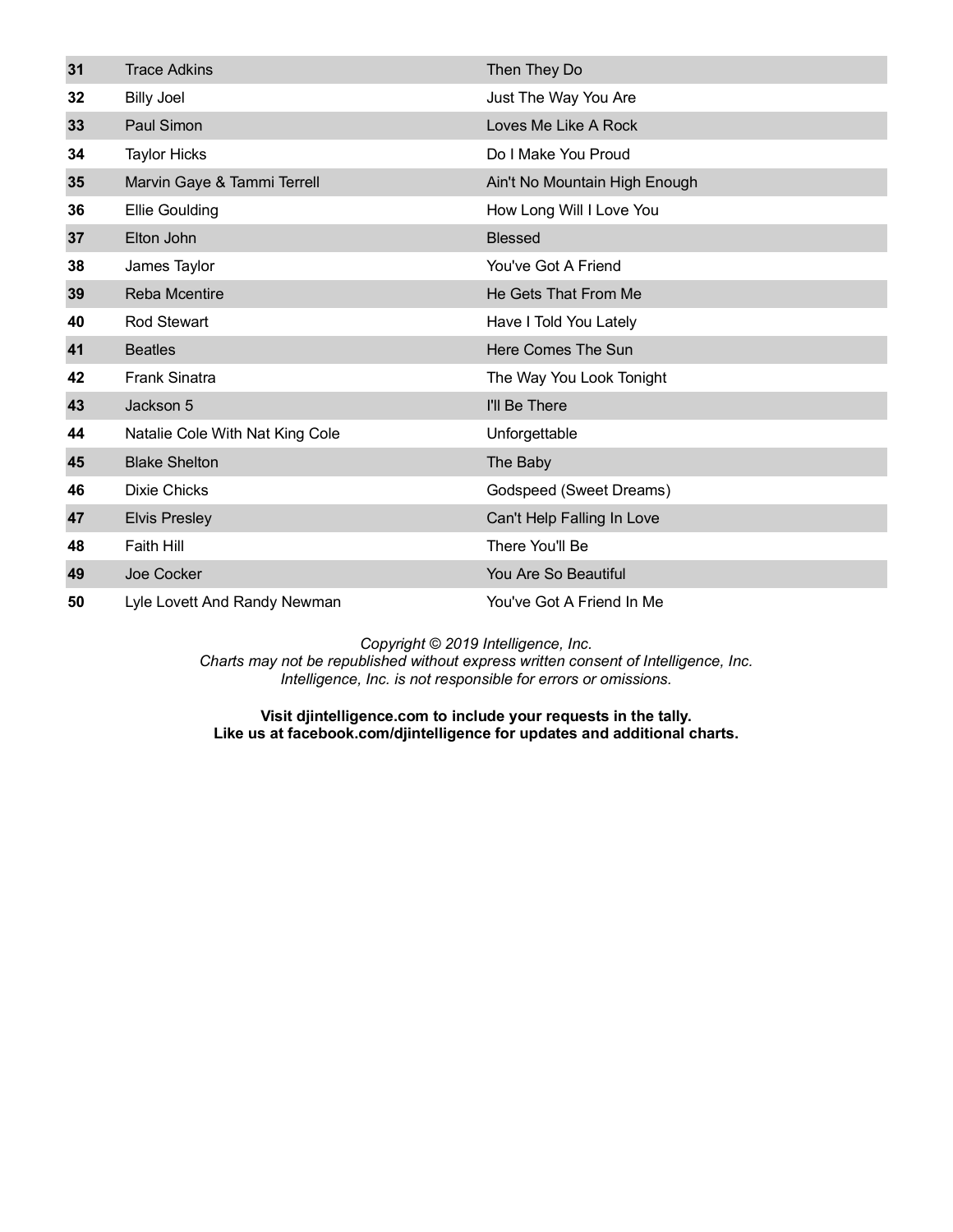

# **Top 50 Most Requested Wedding Party Dances**

| <b>RANK</b>  | <b>ARTIST</b>                            | <b>SONG</b>                                |
|--------------|------------------------------------------|--------------------------------------------|
| $\mathbf 1$  | <b>Walk The Moon</b>                     | Shut Up And Dance                          |
| 2            | <b>Justin Timberlake</b>                 | Can't Stop The Feeling!                    |
| $\mathbf{3}$ | Sister Sledge                            | We Are Family                              |
| 4            | Ed Sheeran Feat. Beyonce                 | Perfect                                    |
| 5            | Kool & The Gang                          | Celebration                                |
| 6            | LMFAO Feat. Lauren Bennett And Goon Rock | Party Rock Anthem                          |
| 7            | <b>Pharrell Williams</b>                 | Happy                                      |
| 8            | <b>Whitney Houston</b>                   | I Wanna Dance With Somebody (Who Loves Me) |
| 9            | <b>Black Eyed Peas</b>                   | Let's Get It Started                       |
| 10           | <b>Brian Mcknight</b>                    | Back At One                                |
| 11           | <b>Bruno Mars</b>                        | 24k Magic                                  |
| 12           | Chris Brown                              | Forever                                    |
| 13           | <b>Isley Brothers</b>                    | Shout                                      |
| 14           | Kenny Loggins                            | Footloose                                  |
| 15           | Lonestar                                 | <b>What About Now</b>                      |
| 16           | Mark Ronson Feat. Bruno Mars             | Uptown Funk                                |
| 17           | Run-D.M.C.                               | It's Tricky                                |
| 18           | <b>Steve Earle</b>                       | Copperhead Road                            |
| 19           | 98 Degrees                               | I Do (Cherish You)                         |
| 20           | Audien Ft Lady Antebellum                | Something Better                           |
| 21           | <b>Backstreet Boys</b>                   | Everybody (Backstreet's Back)              |
| 22           | Bebe Rexha Feat. Florida Georgia Line    | Meant To Be                                |
| 23           | Benet, Eric Feat. Tamia                  | Spend My Life With You                     |
| 24           | <b>Black Eyed Peas</b>                   | I Gotta Feeling                            |
| 25           | <b>Bob Carlisle</b>                      | <b>Butterfly Kisses</b>                    |
| 26           | Brooks & Dunn                            | <b>Boot Scootin' Boogie</b>                |
| 27           | <b>Bruce Springsteen</b>                 | Dancing In The Dark                        |
| 28           | <b>Bruce Springsteen</b>                 | Secret Garden                              |
| 29           | C+C Music Factory Feat. Freedom Williams | Gonna Make You Sweat (Everybody Dance Now) |
| 30           | Cake                                     | Love You Madly                             |
| 31           | California Swag District                 | Teach Me How To Dougie                     |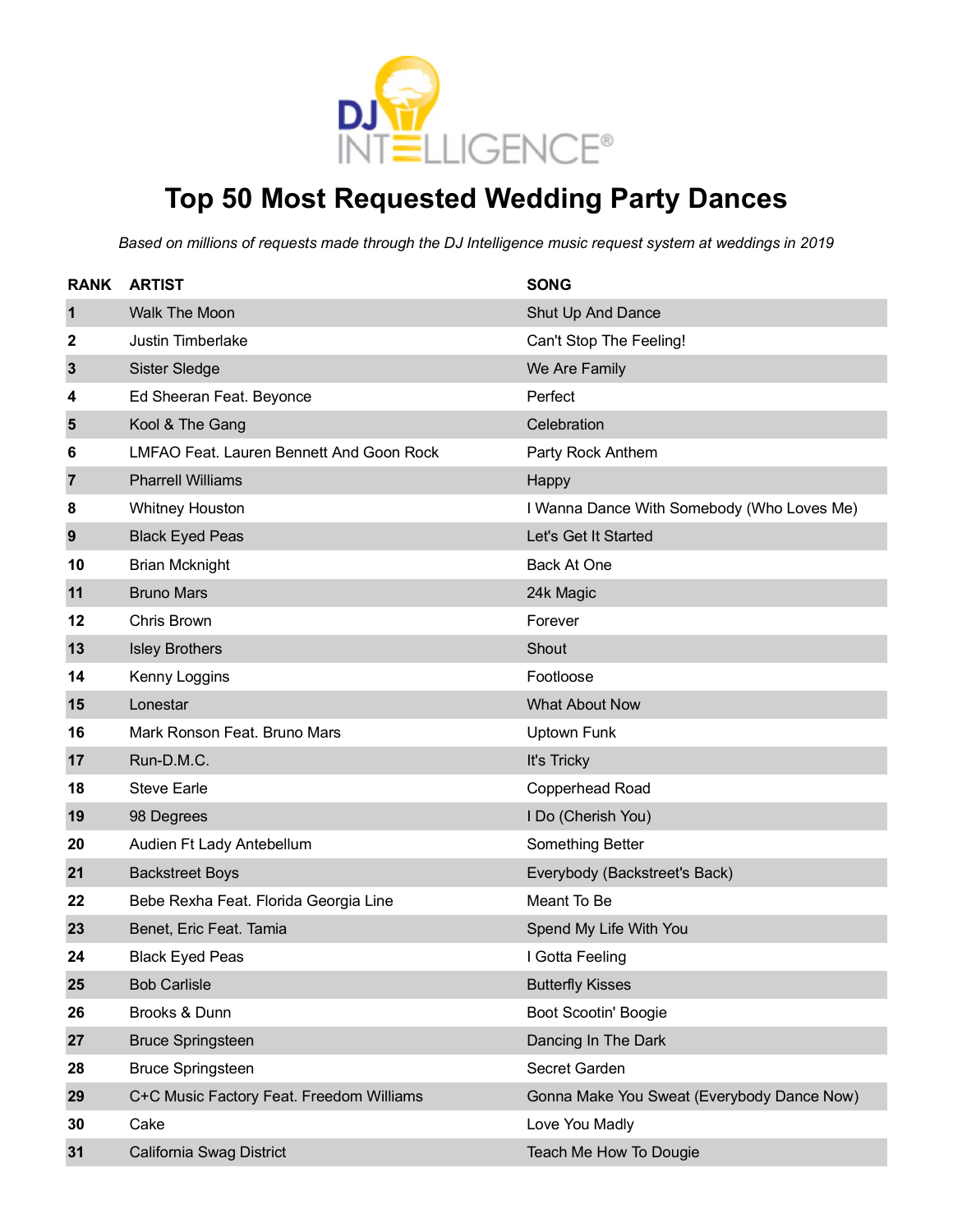| 32 | <b>Chris Stapleton</b>                            | Tennessee Whiskey                   |
|----|---------------------------------------------------|-------------------------------------|
| 33 | Christina Perri                                   | A Thousand Years                    |
| 34 | Cody Johnson                                      | On My Way To You                    |
| 35 | <b>Cole Swindell</b>                              | You Should Be Here                  |
| 36 | Cupid                                             | <b>Cupid Shuffle</b>                |
| 37 | Daft Punk                                         | One More Time (Radio Edit)          |
| 38 | Dan + Shay                                        | From The Ground Up                  |
| 39 | Dexy's Midnight Runners                           | Come On Eileen                      |
| 40 | Don Omar Feat. Lucenzo, Daddy Yankee, Arcangel    | Danza Kuduro                        |
| 41 | Earth, Wind & Fire                                | September                           |
| 42 | Ed Sheeran                                        | <b>Thinking Out Loud</b>            |
| 43 | <b>Elvis Presely</b>                              | Can't Help Falling In Love With You |
| 44 | <b>Elvis Presley</b>                              | Can't Help Falling In Love          |
| 45 | Firehouse                                         | Love Of A Lifetime                  |
| 46 | <b>Fitz And The Tantrums</b>                      | Handclap                            |
| 47 | <b>Frank Sinatra</b>                              | You Make Me Feel So Young           |
| 48 | French Montana Diplo & Lil Pump Feat. Zhavia Ward | Welcome To The Party                |
| 49 | George Strait                                     | How 'Bout Them Cowgirls             |
| 50 | Imagine Dragons                                   | On Top Of The World                 |

*Charts may not be republished without express written consent of Intelligence, Inc. Intelligence, Inc. is not responsible for errors or omissions.*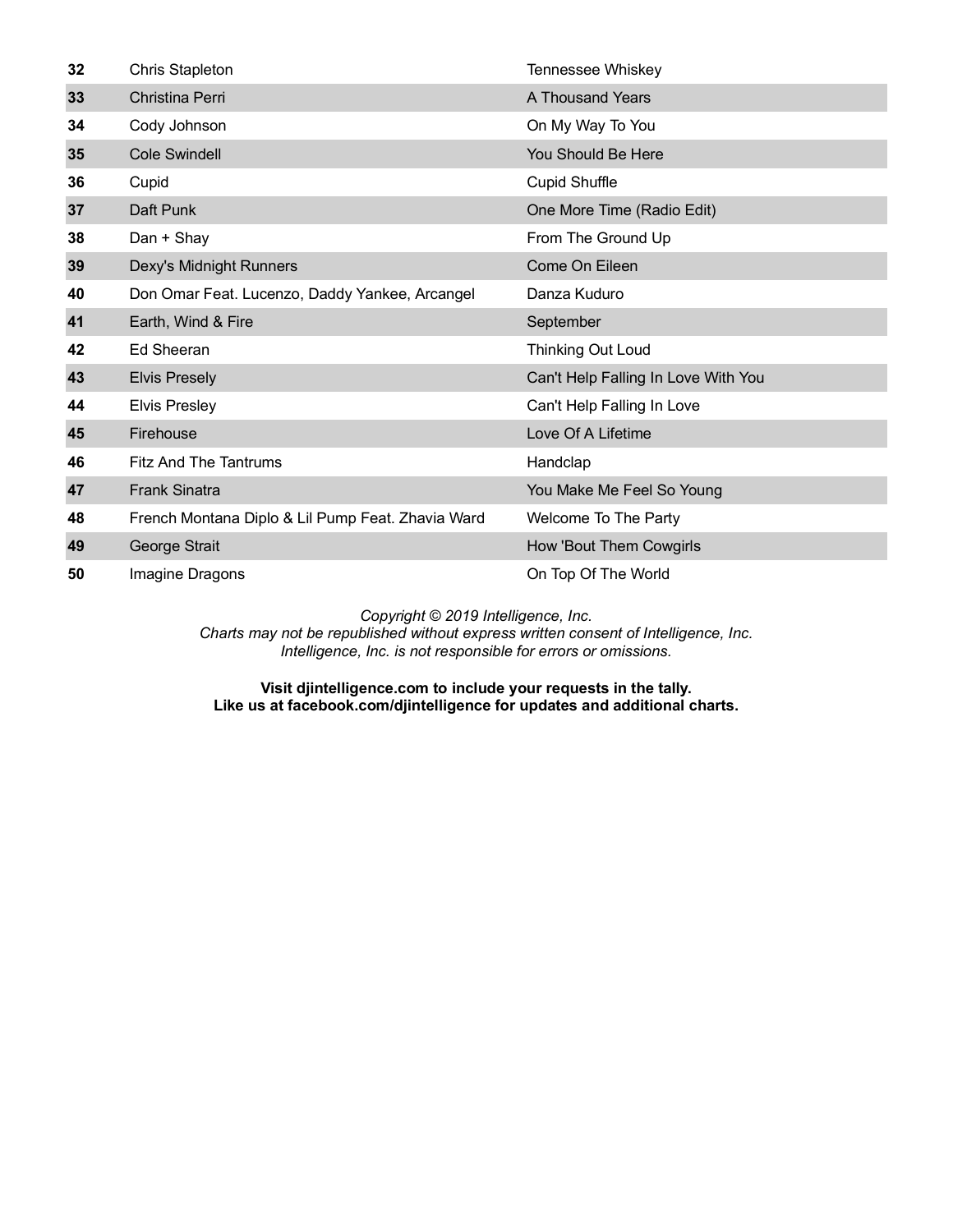

### **Top 50 Most Requested Bouquet Toss Songs**

| <b>RANK</b>  | <b>ARTIST</b>                             | <b>SONG</b>                                |
|--------------|-------------------------------------------|--------------------------------------------|
| $\mathbf 1$  | Beyonce                                   | Single Ladies (Put A Ring On It)           |
| 2            | Meghan Trainor                            | Dear Future Husband                        |
| $\mathbf{3}$ | Shania Twain                              | Man! I Feel Like A Woman!                  |
| 4            | Cyndi Lauper                              | Girls Just Want To Have Fun                |
| 5            | David Guetta Feat. Flo Rida & Nicki Minaj | Where Them Girls At                        |
| 6            | Ludacris Feat. Mystikal                   | Move B***H                                 |
| 7            | Beyonce                                   | Run The World (Girls)                      |
| 8            | Spice Girls                               | Wannabe                                    |
| 9            | <b>Weather Girls</b>                      | It's Raining Men                           |
| 10           | Shania Twain                              | Any Man Of Mine                            |
| 11           | Christina Aguilera, Lil' Kim, Mya & Pink  | Lady Marmalade                             |
| 12           | Beyonce                                   | Love On Top                                |
| 13           | <b>Kelis</b>                              | Milkshake                                  |
| 14           | Queen                                     | Another One Bites The Dust                 |
| 15           | <b>ABBA</b>                               | <b>Dancing Queen</b>                       |
| 16           | <b>Bruno Mars</b>                         | Marry You                                  |
| 17           | Little Big Town                           | Little White Church                        |
| 18           | Pat Benatar                               | Hit Me With Your Best Shot                 |
| 19           | Beyonce                                   | Formation                                  |
| 20           | Beyonce Feat. Jay-Z                       | Crazy In Love                              |
| 21           | Carly Rae Jepsen                          | Call Me Maybe                              |
| 22           | Kool & The Gang                           | <b>Ladies Night</b>                        |
| 23           | <b>TLC</b>                                | No Scrubs                                  |
| 24           | <b>Whitney Houston</b>                    | I Wanna Dance With Somebody (Who Loves Me) |
| 25           | Gwen Stefani                              | <b>Hollaback Girl</b>                      |
| 26           | Kanye West Feat. Jamie Foxx               | Gold Digger                                |
| 27           | Destiny's Child                           | Jumpin, Jumpin                             |
| 28           | <b>Motley Crue</b>                        | Girls, Girls, Girls                        |
| 29           | <b>Blondie</b>                            | One Way Or Another                         |
| 30           | Diana Ross & The Supremes                 | You Can't Hurry Love                       |
| 31           | Fifth Harmony Feat. Kid Ink               | Worth It                                   |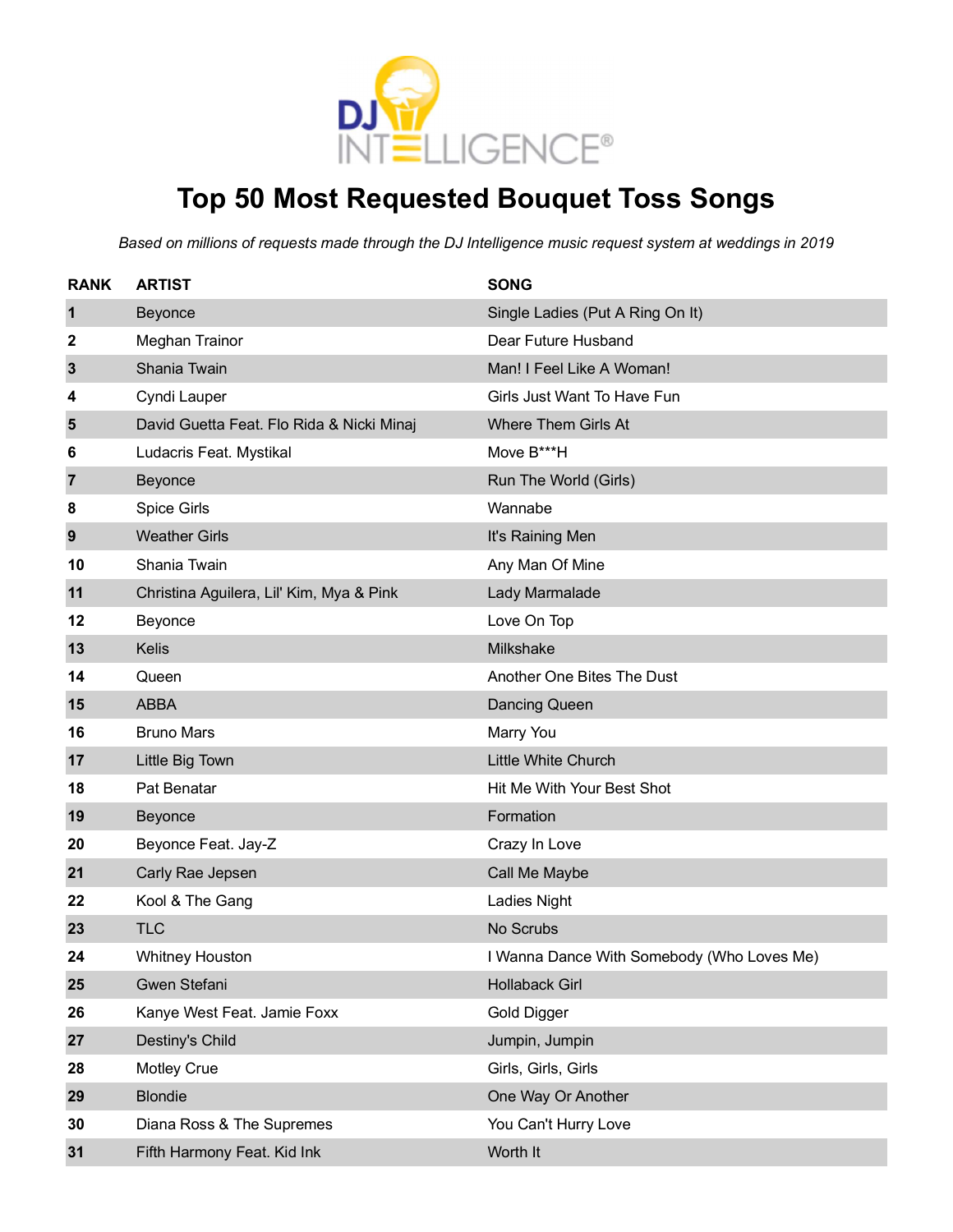| 32 | Martina Mcbride                           | This One's For The Girls    |
|----|-------------------------------------------|-----------------------------|
| 33 | <b>Michael Buble</b>                      | Haven't Met You Yet         |
| 34 | Michael Jackson                           | P.Y.T. (Pretty Young Thing) |
| 35 | Survivor                                  | Eye Of The Tiger            |
| 36 | Ariana Grande                             | 7 Rings                     |
| 37 | Brooke Valentine Feat. Big Boi & Lil' Jon | Girlfight                   |
| 38 | Destiny's Child                           | Independent Women Part 1    |
| 39 | <b>Dixie Cups</b>                         | Chapel Of Love              |
| 40 | Fergie                                    | Clumsy                      |
| 41 | Fergie Feat. Ludacris                     | Glamorous                   |
| 42 | Roy Orbison                               | Oh, Pretty Woman            |
| 43 | Salt-N-Pepa                               | <b>Whatta Man</b>           |
| 44 | Selena Gomez                              | Come & Get It               |
| 45 | Beyonce                                   | 7/11                        |
| 46 | Daryl Hall & John Oates                   | Maneater                    |
| 47 | Fifth Harmony                             | That's My Girl              |
| 48 | Keri Hilson                               | Pretty Girl Rock            |
| 49 | Lizzo                                     | <b>Truth Hurts</b>          |
| 50 | <b>Miley Cyrus</b>                        | Party In The U.S.A.         |

*Charts may not be republished without express written consent of Intelligence, Inc. Intelligence, Inc. is not responsible for errors or omissions.*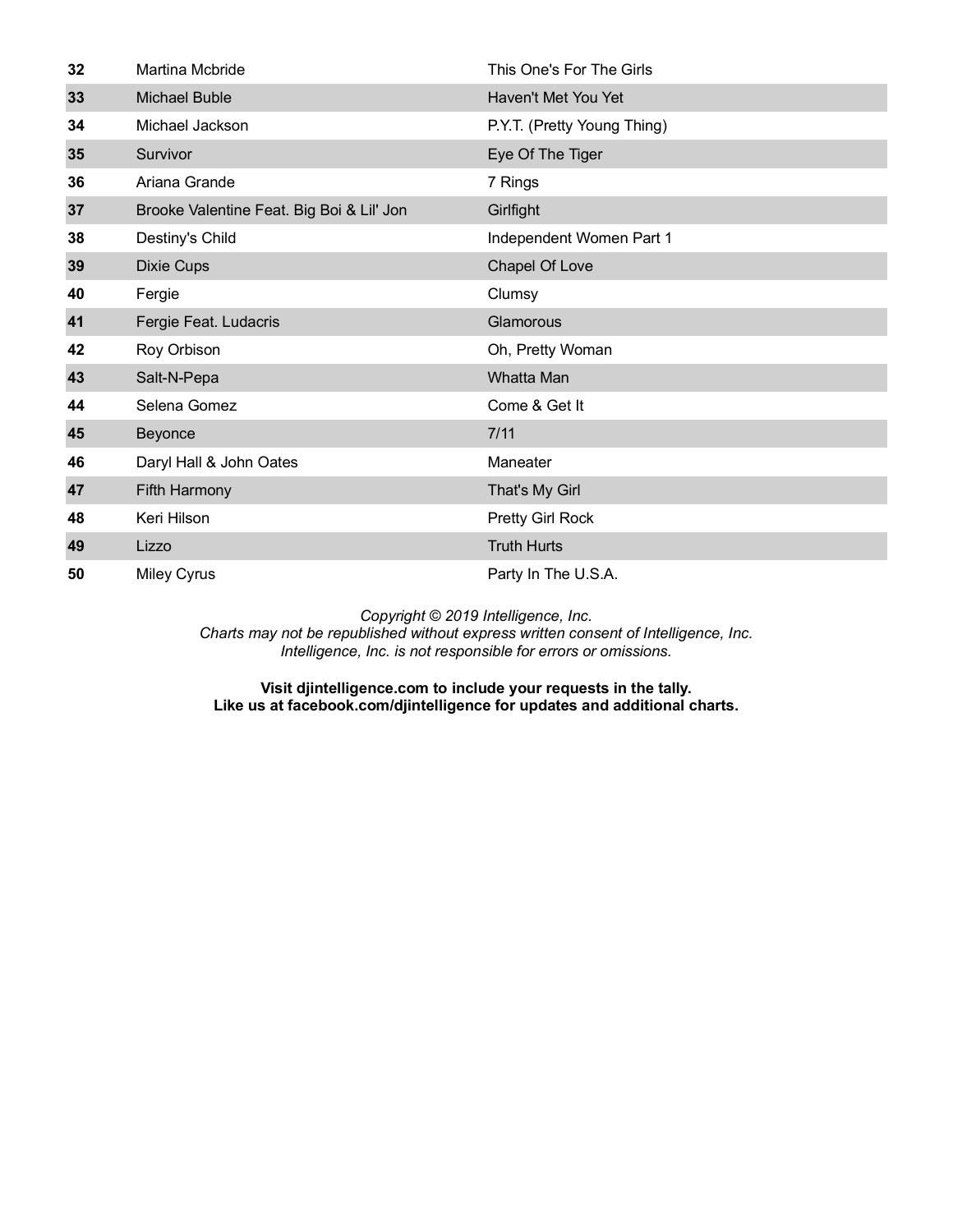

# **Top 50 Most Requested Garter Toss Songs**

| <b>RANK</b>    | <b>ARTIST</b>                     | <b>SONG</b>                    |
|----------------|-----------------------------------|--------------------------------|
| $\mathbf 1$    | Ginuwine                          | Pony                           |
| 2              | <b>Nelly</b>                      | Hot In Herre                   |
| 3              | Queen                             | Another One Bites The Dust     |
| 4              | Marvin Gaye                       | Let's Get It On                |
| 5              | Def Leppard                       | Pour Some Sugar On Me          |
| 6              | Kenny Loggins                     | Danger Zone                    |
| $\overline{7}$ | <b>Hot Chocolate</b>              | You Sexy Thing                 |
| 8              | Panic! At The Disco               | Death Of A Bachelor            |
| 9              | Justin Timberlake                 | Sexyback                       |
| 10             | Warrant                           | Cherry Pie                     |
| 11             | ZZ Top                            | Sharp Dressed Man              |
| 12             | Big & Rich                        | Save A Horse (Ride A Cowboy)   |
| 13             | Adam Clayton & Larry Mullen       | Theme From Mission: Impossible |
| 14             | Jimi Hendrix                      | Foxey Lady                     |
| 15             | ZZ Top                            | Legs                           |
| 16             | Jay-Z Feat. Ugk                   | Big Pimpin'                    |
| 17             | <b>LMFAO</b>                      | Sexy And I Know It             |
| 18             | R. Kelly                          | Bump N' Grind                  |
| 19             | Tone Loc                          | <b>Wild Thing</b>              |
| 20             | Baha Men                          | Who Let The Dogs Out           |
| 21             | Salt-N-Pepa                       | Whatta Man                     |
| 22             | Survivor                          | Eye Of The Tiger               |
| 23             | AC/DC                             | You Shook Me All Night Long    |
| 24             | <b>Justin Timberlake</b>          | Suit & Tie                     |
| 25             | Shaggy                            | Boombastic                     |
| 26             | Van Halen                         | Hot For Teacher                |
| 27             | Daft Punk Feat. Pharrell Williams | Get Lucky                      |
| 28             | George Thorogood & The Destroyers | Bad To The Bone                |
| 29             | Henry Mancini                     | The Pink Panther Theme         |
| 30             | Mark Ronson Feat. Bruno Mars      | <b>Uptown Funk</b>             |
| 31             | Michael Jackson                   | The Way You Make Me Feel       |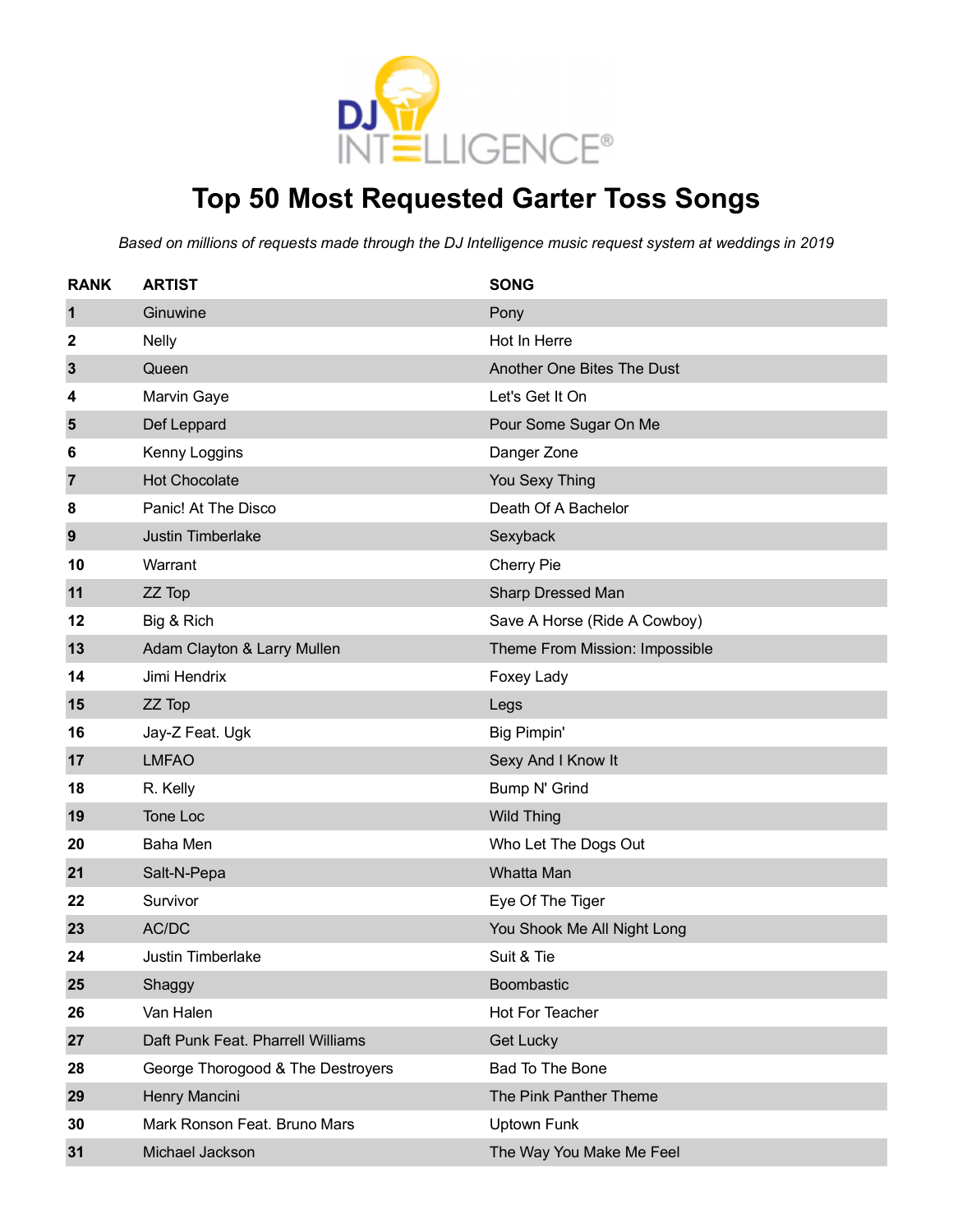| 32 | Niall Horan            | <b>Slow Hands</b>                           |
|----|------------------------|---------------------------------------------|
| 33 | Redbone                | <b>Come And Get Your Love</b>               |
| 34 | Ugk Feat. Outkast      | International Players Anthem (I Choose You) |
| 35 | Weeknd                 | Earned It                                   |
| 36 | Big Punisher Feat. Joe | Still Not A Player                          |
| 37 | Georgia Satellites     | Keep Your Hands To Yourself                 |
| 38 | Justin Timberlake      | Rock Your Body                              |
| 39 | <b>Weather Girls</b>   | It's Raining Men                            |
| 40 | <b>Bruno Mars</b>      | Versace On The Floor                        |
| 41 | <b>Elvis Presley</b>   | A Little Less Conversation                  |
| 42 | Inner Circle           | Bad Boys (Theme From Cops)                  |
| 43 | <b>Kelis</b>           | <b>Milkshake</b>                            |
| 44 | M.C. Hammer            | U Can't Touch This                          |
| 45 | <b>Marvin Gaye</b>     | <b>Sexual Healing</b>                       |
| 46 | <b>Robin Thicke</b>    | <b>Blurred Lines</b>                        |
| 47 | <b>Tim Mcgraw</b>      | Real Good Man                               |
| 48 | Vanilla Ice            | Ice Ice Baby                                |
| 49 | Aloe Blacc             | The Man                                     |
| 50 | Beyonce                | Single Ladies (Put A Ring On It)            |

*Charts may not be republished without express written consent of Intelligence, Inc. Intelligence, Inc. is not responsible for errors or omissions.*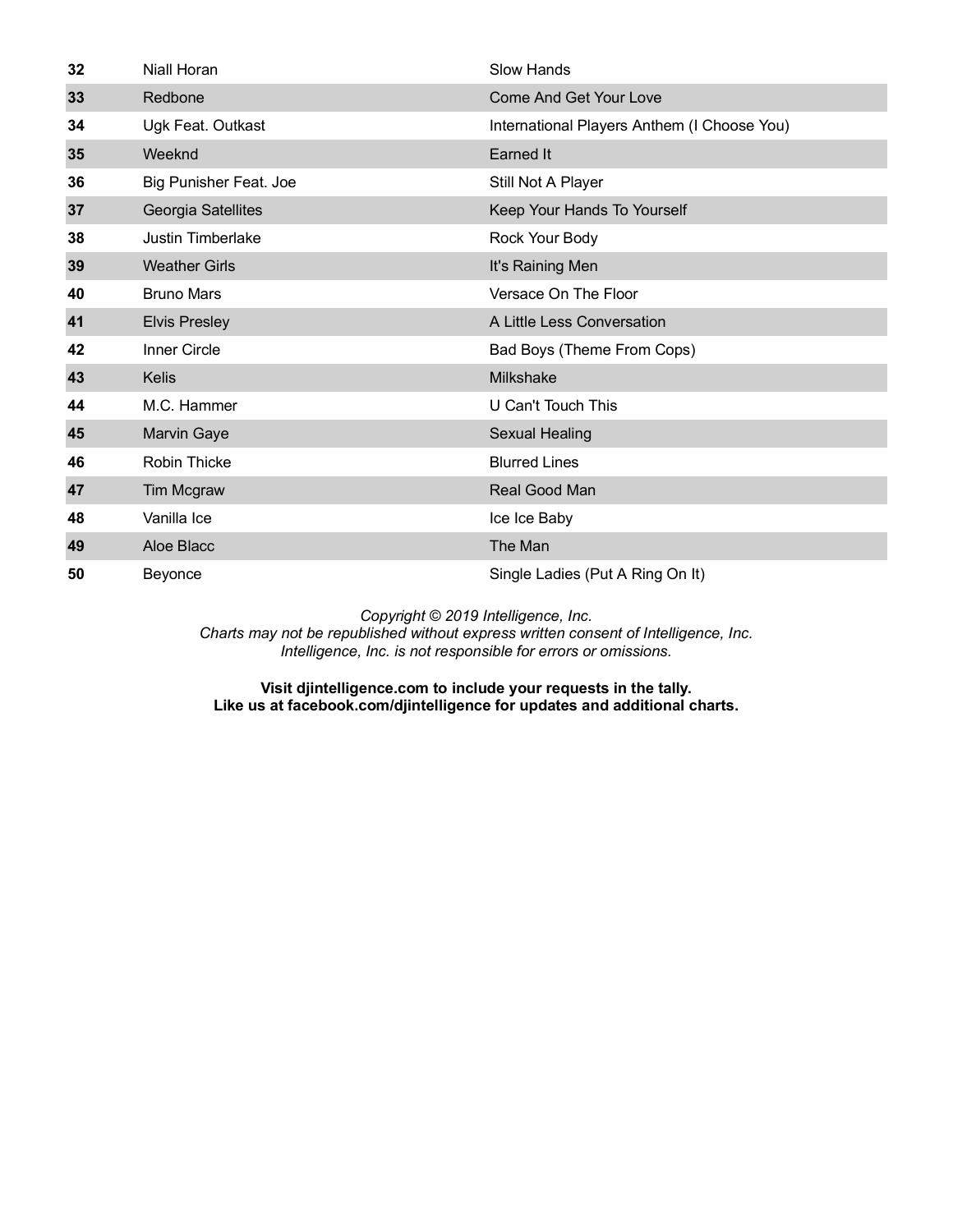

# **Top 50 Most Requested Cake Cutting Songs**

| <b>RANK</b> | <b>ARTIST</b>               | <b>SONG</b>                                  |
|-------------|-----------------------------|----------------------------------------------|
| 1           | Maroon 5                    | Sugar                                        |
| 2           | James Taylor                | How Sweet It Is (To Be Loved By You)         |
| 3           | <b>DNCE</b>                 | Cake By The Ocean                            |
| 4           | Archies                     | Sugar, Sugar                                 |
| 5           | Def Leppard                 | Pour Some Sugar On Me                        |
| 6           | Four Tops                   | I Can't Help Myself (Sugar Pie, Honey Bunch) |
| 7           | Flo Rida & 99 Percent       | Cake                                         |
| 8           | <b>Natalie Cole</b>         | This Will Be (An Everlasting Love)           |
| 9           | Queen                       | You're My Best Friend                        |
| 10          | Jack Johnson                | <b>Better Together</b>                       |
| 11          | Nat King Cole               | $L-O-V-E$                                    |
| 12          | <b>Blake Shelton</b>        | Honey Bee                                    |
| 13          | Ray Lamontagne              | You Are The Best Thing                       |
| 14          | <b>Michael Buble</b>        | How Sweet It Is                              |
| 15          | <b>Old Dominion</b>         | Make It Sweet                                |
| 16          | <b>Bruno Mars</b>           | Marry You                                    |
| 17          | Beyonce                     | Love On Top                                  |
| 18          | Michael Buble               | Everything                                   |
| 19          | Cake                        | Love You Madly                               |
| 20          | <b>Frank Sinatra</b>        | The Way You Look Tonight                     |
| 21          | Jason Mraz & Colbie Caillat | Lucky                                        |
| 22          | Average White Band          | <b>Cut The Cake</b>                          |
| 23          | Daryl Hall & John Oates     | You Make My Dreams Come True                 |
| 24          | <b>Ed Sheeran</b>           | <b>Thinking Out Loud</b>                     |
| 25          | Stevie Wonder               | Signed, Sealed, Delivered I'm Yours          |
| 26          | <b>Frank Sinatra</b>        | Love And Marriage                            |
| 27          | U <sub>2</sub>              | <b>Sweetest Thing</b>                        |
| 28          | Dean Martin                 | That's Amore                                 |
| 29          | Zac Brown Band              | Loving You Easy                              |
| 30          | Dan + Shay                  | Speechless                                   |
| 31          | <b>Elvis Presley</b>        | Can't Help Falling In Love                   |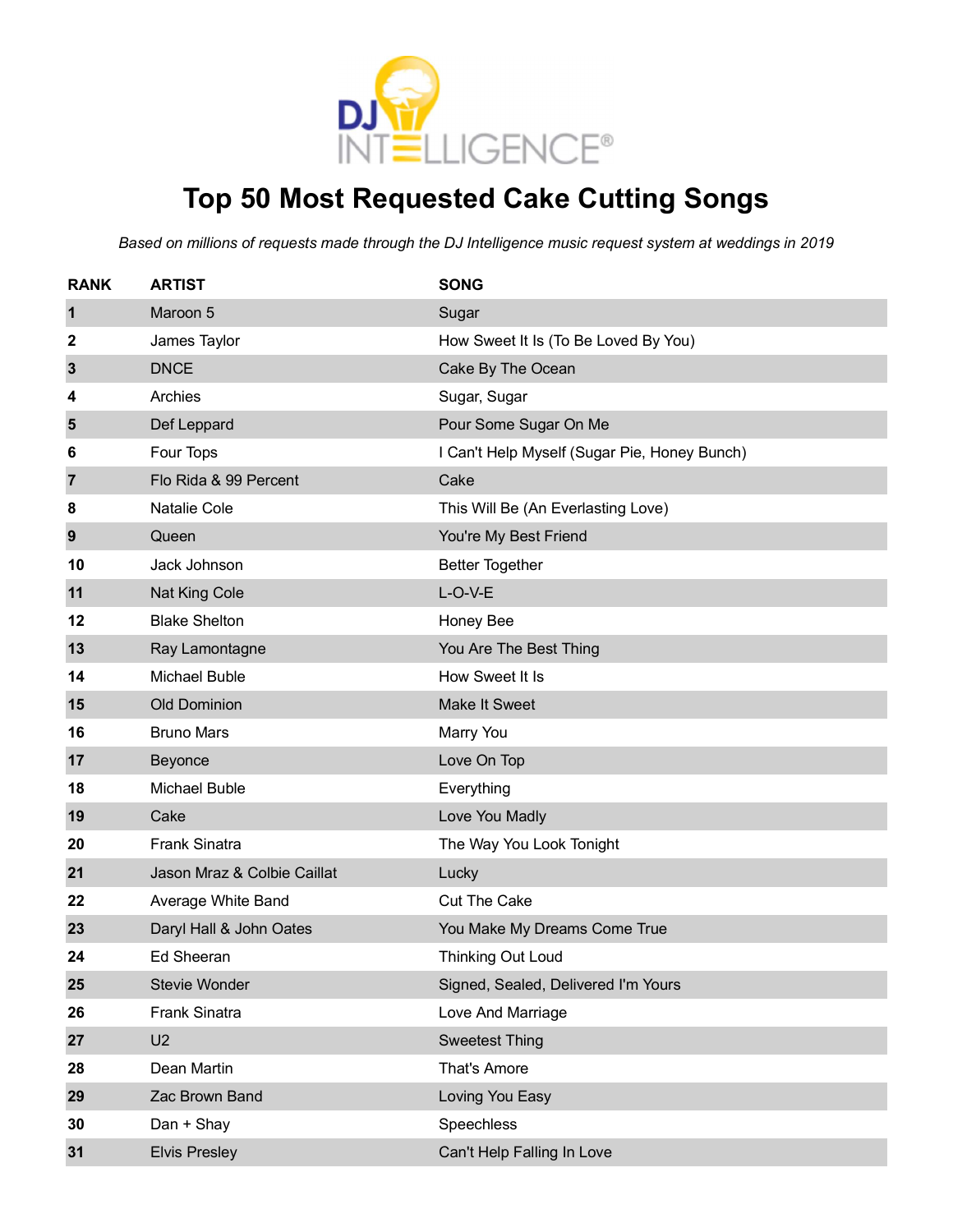| 32 | Foundations                | <b>Build Me Up Buttercup</b> |
|----|----------------------------|------------------------------|
| 33 | Rihanna Feat. Chris Brown  | <b>Birthday Cake</b>         |
| 34 | Tim Mcgraw                 | My Best Friend               |
| 35 | Aerosmith                  | <b>Sweet Emotion</b>         |
| 36 | Sara Bareilles             | I Choose You                 |
| 37 | John Legend                | All Of Me                    |
| 38 | Sugarland                  | <b>Stuck Like Glue</b>       |
| 39 | Train                      | Marry Me                     |
| 40 | Jason Mraz                 | I'm Yours                    |
| 41 | <b>American Authors</b>    | Best Day Of My Life          |
| 42 | Christina Perri            | A Thousand Years             |
| 43 | <b>Ed Sheeran</b>          | Perfect                      |
| 44 | Etta James                 | At Last                      |
| 45 | Israel 'Iz' Kamakawiwo'ole | Over The Rainbow             |
| 46 | Keith Urban                | Sweet Thing                  |
| 47 | Pat Benatar                | Hit Me With Your Best Shot   |
| 48 | Sixpence None The Richer   | Kiss Me                      |
| 49 | <b>Frank Sinatra</b>       | Fly Me To The Moon           |
| 50 | Lanco                      | <b>Greatest Love Story</b>   |

*Charts may not be republished without express written consent of Intelligence, Inc. Intelligence, Inc. is not responsible for errors or omissions.*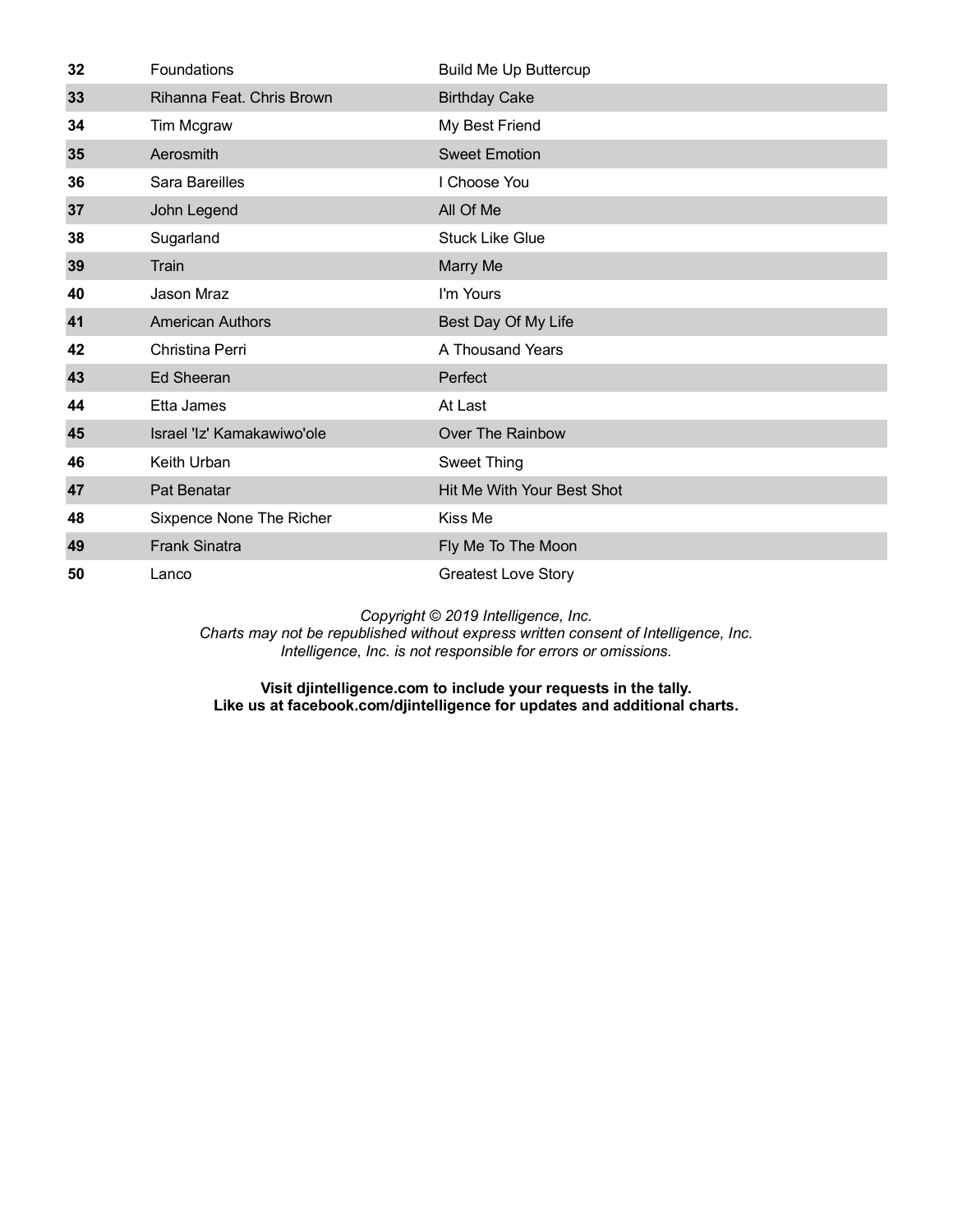

# **Top 50 Most Requested Introduction Songs**

| <b>RANK</b>    | <b>ARTIST</b>                                            | <b>SONG</b>                         |
|----------------|----------------------------------------------------------|-------------------------------------|
| 1              | <b>Justin Timberlake</b>                                 | Can't Stop The Feeling!             |
| 2              | T.I. Feat. Jay-Z                                         | Bring 'Em Out                       |
| $\mathbf{3}$   | <b>Black Eyed Peas</b>                                   | I Gotta Feeling                     |
| 4              | Chris Brown                                              | Forever                             |
| $5\phantom{1}$ | <b>Bruno Mars</b>                                        | Marry You                           |
| 6              | Stevie Wonder                                            | Signed, Sealed, Delivered I'm Yours |
| 7              | Daryl Hall & John Oates                                  | You Make My Dreams Come True        |
| 8              | Walk The Moon                                            | Shut Up And Dance                   |
| 9              | <b>Bruno Mars</b>                                        | 24k Magic                           |
| 10             | Mark Ronson Feat. Bruno Mars                             | <b>Uptown Funk</b>                  |
| 11             | <b>Black Eyed Peas</b>                                   | Let's Get It Started                |
| 12             | <b>Pharrell Williams</b>                                 | Happy                               |
| 13             | LMFAO Feat. Lauren Bennett And Goon Rock                 | Party Rock Anthem                   |
| 14             | Beyonce Feat. Jay-Z                                      | Crazy In Love                       |
| 15             | Kool & The Gang                                          | Celebration                         |
| 16             | <b>Natalie Cole</b>                                      | This Will Be (An Everlasting Love)  |
| 17             | Earth, Wind & Fire                                       | September                           |
| 18             | AC/DC                                                    | Thunderstruck                       |
| 19             | <b>American Authors</b>                                  | Best Day Of My Life                 |
| 20             | Imagine Dragons                                          | On Top Of The World                 |
| 21             | <b>Darkness</b>                                          | I Believe In A Thing Called Love    |
| 22             | Montell Jordan                                           | This Is How We Do It                |
| 23             | Beyonce                                                  | Love On Top                         |
| 24             | Quad City DJ's                                           | Space Jam                           |
| 25             | Queen                                                    | Crazy Little Thing Called Love      |
| 26             | DJ Kool                                                  | Let Me Clear My Throat              |
| 27             | Pink                                                     | Raise Your Glass                    |
| 28             | Chainsmokers & Coldplay                                  | Something Just Like This            |
| 29             | Rembrandts                                               | I'll Be There For You               |
| 30             | Avicii                                                   | Levels                              |
| 31             | DJ Khaled Feat. T-Pain, Ludacris, Rick Ross & Snoop Dogg | All I Do Is Win                     |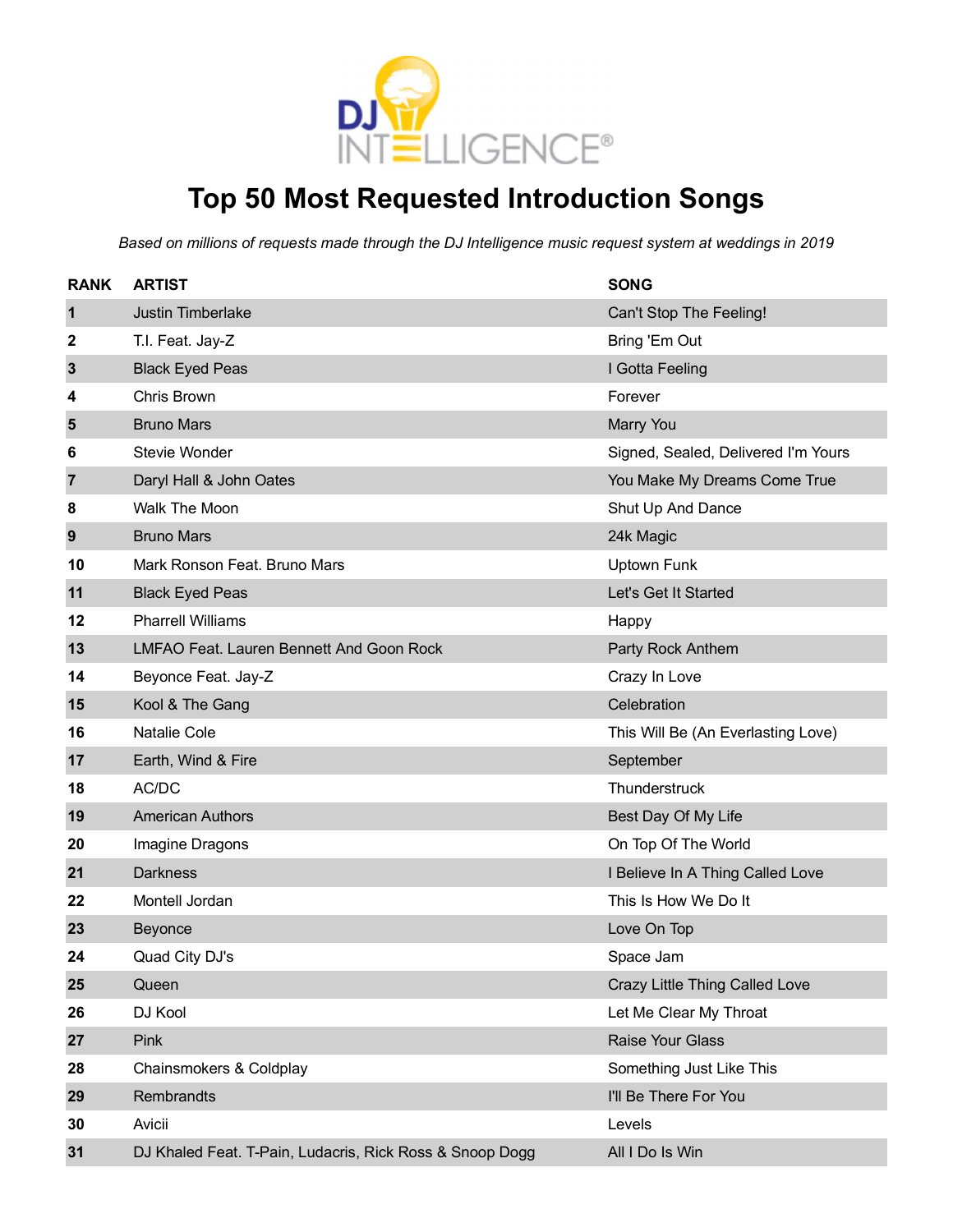| 32 | Redbone                          | Come And Get Your Love       |
|----|----------------------------------|------------------------------|
| 33 | Sister Sledge                    | We Are Family                |
| 34 | Maroon 5                         | Sugar                        |
| 35 | <b>Ben Rector</b>                | <b>Brand New</b>             |
| 36 | DJ Snake Feat. Lil Jon           | Turn Down For What           |
| 37 | Don Omar Feat. Lucenzo           | Danza Kuduro                 |
| 38 | Jagged Edge Feat. Run Of Run Dmc | Let's Get Married            |
| 39 | <b>Pink</b>                      | <b>Get The Party Started</b> |
| 40 | Queen                            | You're My Best Friend        |
| 41 | <b>Blue Swede</b>                | Hooked On A Feeling          |
| 42 | Survivor                         | Eye Of The Tiger             |
| 43 | Usher Feat. Ludacris & Lil' Jon  | Yeah                         |
| 44 | <b>Calvin Harris</b>             | Feel So Close                |
| 45 | <b>Fratellis</b>                 | Chelsea Dagger               |
| 46 | Heavy D. & The Boyz              | Now That We Found Love       |
| 47 | <b>LMFAO</b>                     | Sexy And I Know It           |
| 48 | Prince                           | Let's Go Crazy               |
| 49 | Ray Lamontagne                   | You Are The Best Thing       |
| 50 | Rihanna Feat, Calvin Harris      | We Found Love                |

*Charts may not be republished without express written consent of Intelligence, Inc. Intelligence, Inc. is not responsible for errors or omissions.*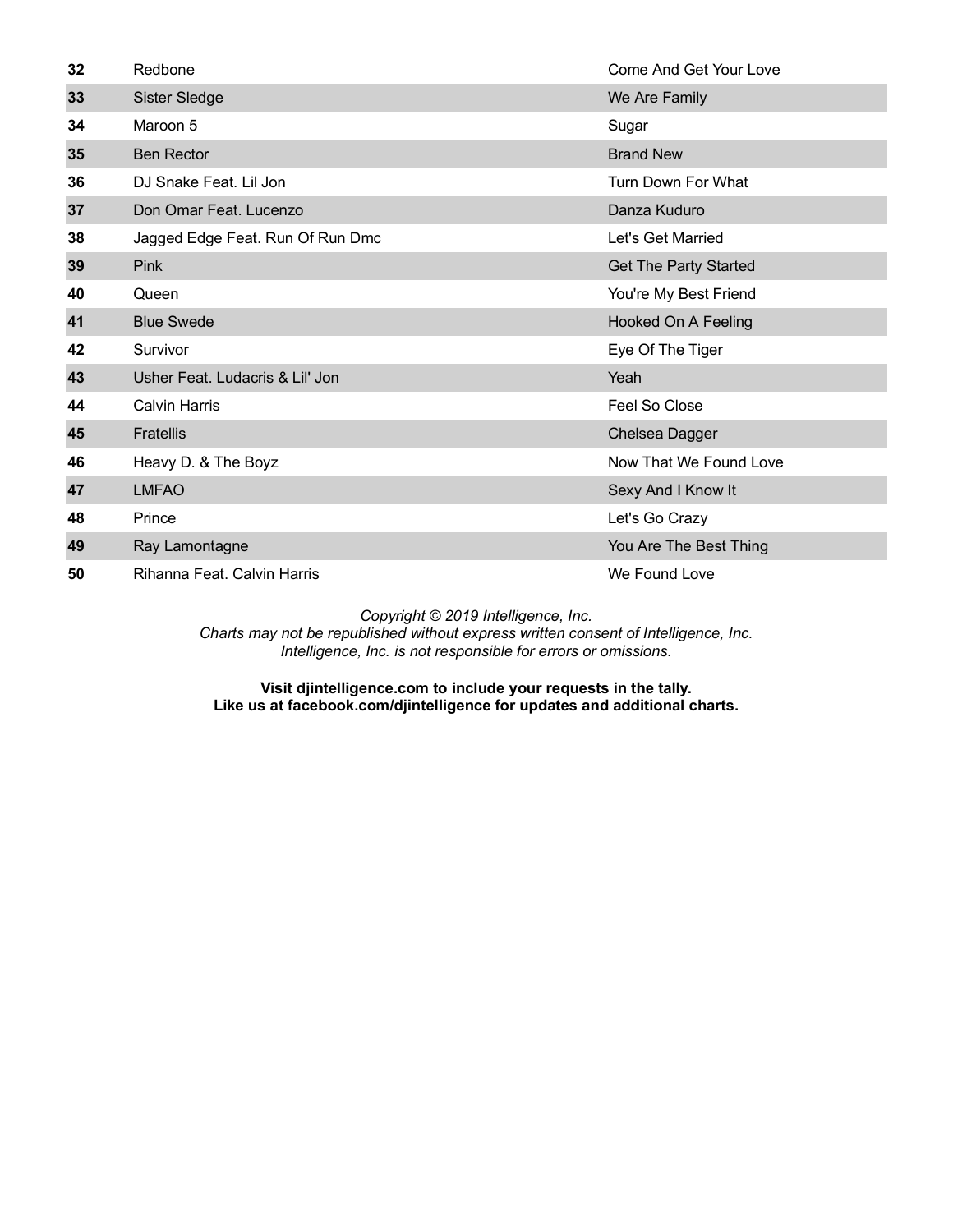

# **Top 50 Most Requested Last Dance Songs**

| <b>RANK</b>    | <b>ARTIST</b>                 | <b>SONG</b>                                      |
|----------------|-------------------------------|--------------------------------------------------|
| 1              | Semisonic                     | <b>Closing Time</b>                              |
| 2              | Journey                       | Don't Stop Believin'                             |
| 3              | Bill Medley & Jennifer Warnes | (I've Had) The Time Of My Life                   |
| 4              | <b>Garth Brooks</b>           | <b>Friends In Low Places</b>                     |
| 5              | <b>Neil Diamond</b>           | Sweet Caroline (Good Times Never Seemed So Good) |
| 6              | Donna Summer                  | Last Dance                                       |
| $\overline{7}$ | <b>Billy Joel</b>             | Piano Man                                        |
| 8              | John Denver                   | Take Me Home, Country Roads                      |
| 9              | 'N Sync                       | Bye Bye Bye                                      |
| 10             | Queen                         | <b>Bohemian Rhapsody</b>                         |
| 11             | <b>Eddie Money</b>            | Take Me Home Tonight                             |
| 12             | <b>Michael Buble</b>          | Save The Last Dance For Me                       |
| 13             | <b>Whitney Houston</b>        | I Wanna Dance With Somebody (Who Loves Me)       |
| 14             | Daft Punk                     | One More Time                                    |
| 15             | Justin Timberlake             | Can't Stop The Feeling!                          |
| 16             | Etta James                    | At Last                                          |
| 17             | <b>Isley Brothers</b>         | Shout                                            |
| 18             | Aerosmith                     | I Don't Want To Miss A Thing                     |
| 19             | <b>Chris Brown</b>            | Forever                                          |
| 20             | Walk The Moon                 | Shut Up And Dance                                |
| 21             | <b>Ed Sheeran</b>             | Perfect                                          |
| 22             | Old Crow Medicine Show        | Wagon Wheel                                      |
| 23             | <b>Eric Clapton</b>           | <b>Wonderful Tonight</b>                         |
| 24             | <b>Natalie Cole</b>           | This Will Be (An Everlasting Love)               |
| 25             | AC/DC                         | You Shook Me All Night Long                      |
| 26             | Green Day                     | Time Of Your Life (Good Riddance)                |
| 27             | <b>Killers</b>                | Mr. Brightside                                   |
| 28             | Oasis                         | Wonderwall                                       |
| 29             | Sister Sledge                 | We Are Family                                    |
| 30             | Earth, Wind & Fire            | September                                        |
| 31             | Marvin Gaye                   | Let's Get It On                                  |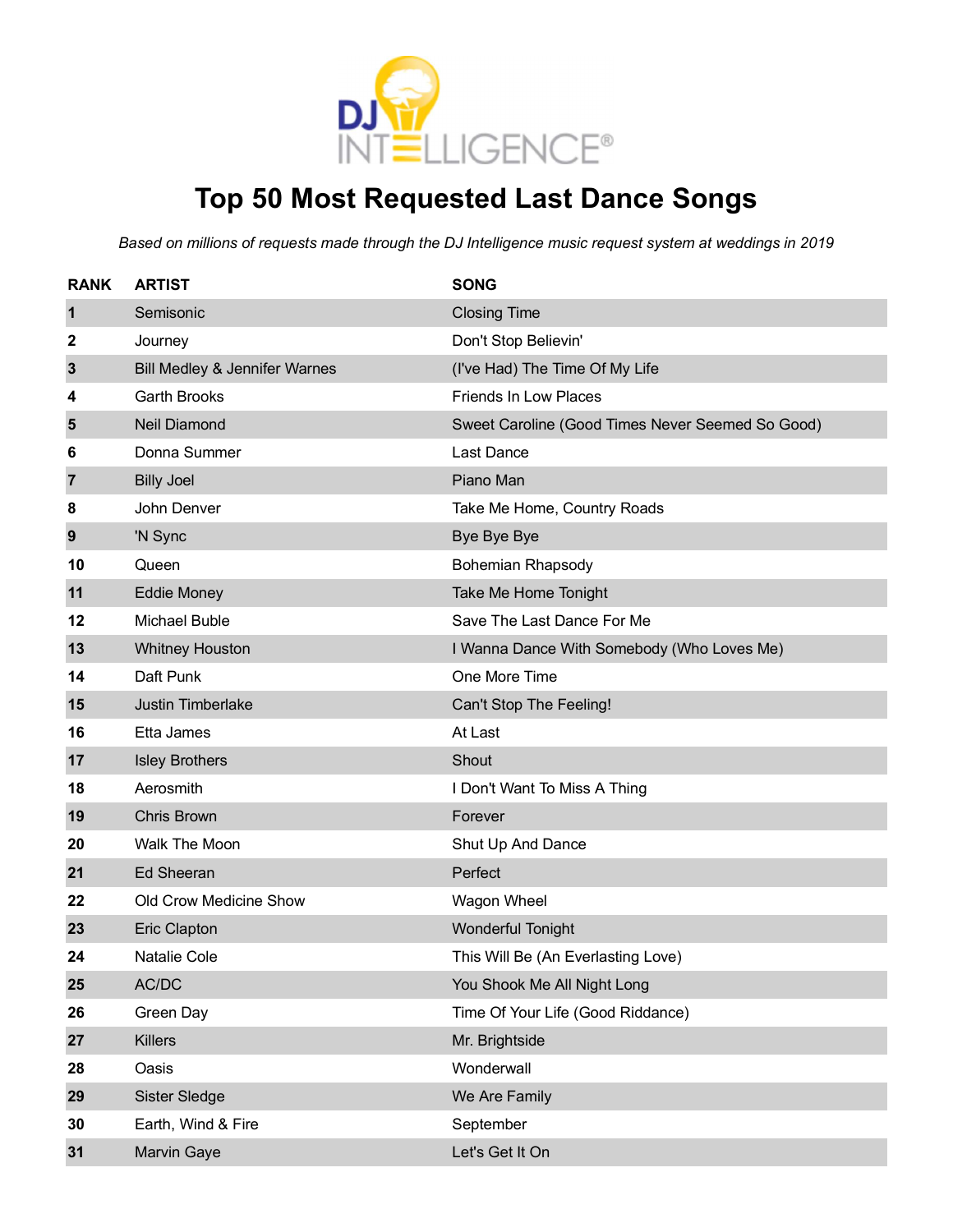| 32 | Bon Jovi                           | Livin' On A Prayer          |
|----|------------------------------------|-----------------------------|
| 33 | <b>Ed Sheeran</b>                  | <b>Thinking Out Loud</b>    |
| 34 | Louis Armstrong                    | What A Wonderful World      |
| 35 | Ben E. King                        | Stand By Me                 |
| 36 | <b>Elvis Presley</b>               | Can't Help Falling In Love  |
| 37 | <b>Frank Sinatra</b>               | New York, New York          |
| 38 | <b>Black Eyed Peas</b>             | The Time (Dirty Bit)        |
| 39 | Don Mclean                         | <b>American Pie</b>         |
| 40 | <b>Frank Sinatra</b>               | My Way                      |
| 41 | Simple Minds                       | Don't You (Forget About Me) |
| 42 | <b>Beatles</b>                     | All You Need Is Love        |
| 43 | <b>Chris Stapleton</b>             | Tennessee Whiskey           |
| 44 | Edward Sharpe & The Magnetic Zeros | Home                        |
| 45 | Lady Gaga                          | Always Remember Us This Way |
| 46 | Luke Combs                         | <b>Beautiful Crazy</b>      |
| 47 | Ray Lamontagne                     | You Are The Best Thing      |
| 48 | Toto                               | Africa                      |
| 49 | Wanted                             | <b>Glad You Came</b>        |
| 50 | <b>American Authors</b>            | Best Day Of My Life         |

*Charts may not be republished without express written consent of Intelligence, Inc. Intelligence, Inc. is not responsible for errors or omissions.*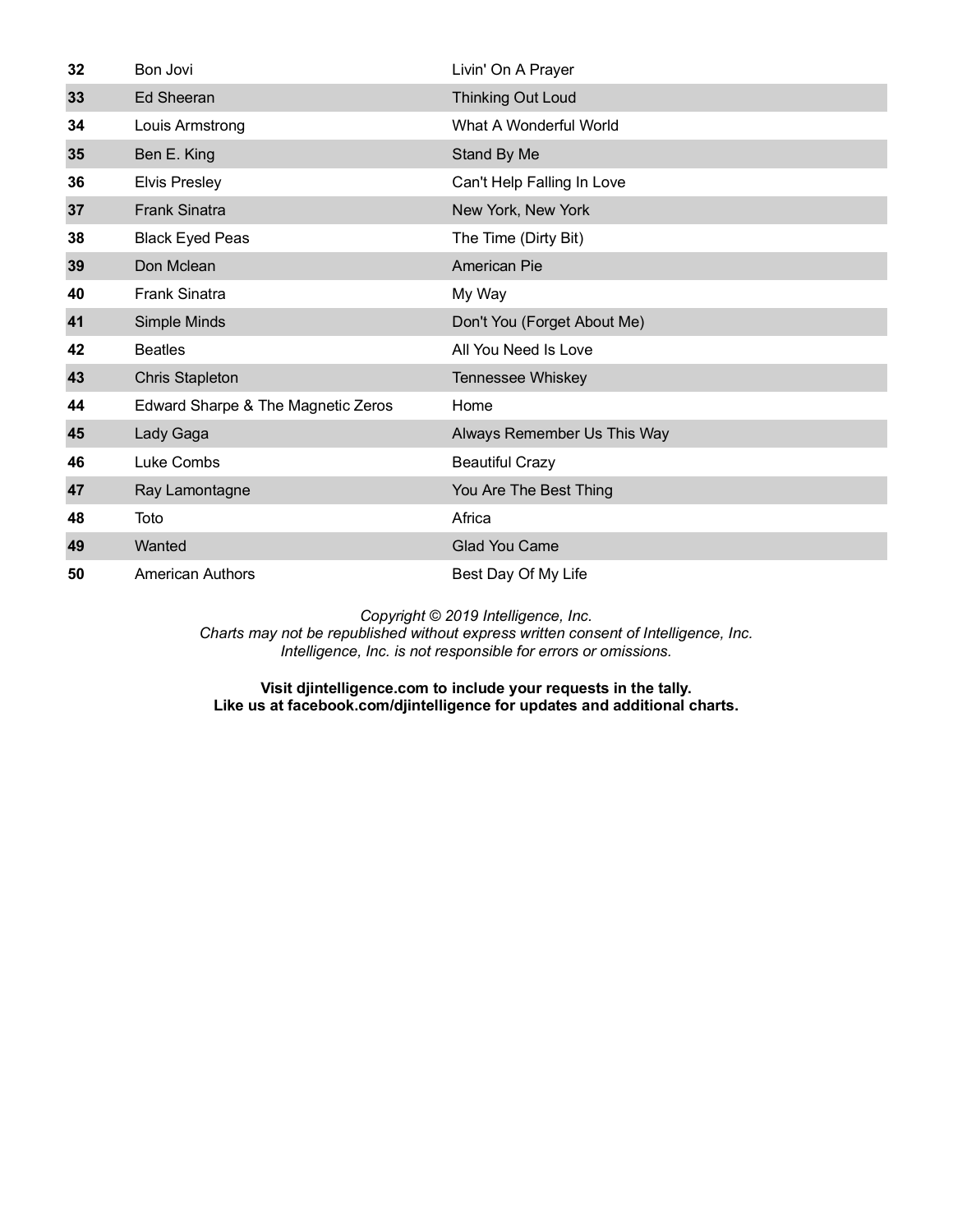

# **Top 50 Most Requested Money Dance Songs**

| <b>RANK</b> | <b>ARTIST</b>                 | <b>SONG</b>                                |
|-------------|-------------------------------|--------------------------------------------|
| 1           | Josh Turner                   | Why Don't We Just Dance                    |
| 2           | <b>Chris Stapleton</b>        | Tennessee Whiskey                          |
| 3           | Dan + Shay                    | From The Ground Up                         |
| 4           | <b>Whitney Houston</b>        | I Wanna Dance With Somebody (Who Loves Me) |
| 5           | <b>Frank Sinatra</b>          | The Way You Look Tonight                   |
| 6           | Michael Buble                 | Save The Last Dance For Me                 |
| 7           | Aerosmith                     | I Don't Want To Miss A Thing               |
| 8           | Stevie Wonder                 | Isn't She Lovely                           |
| 9           | <b>Thomas Rhett</b>           | Die A Happy Man                            |
| 10          | Christina Perri               | A Thousand Years                           |
| 11          | <b>Ed Sheeran</b>             | Perfect                                    |
| 12          | Eric Clapton                  | <b>Wonderful Tonight</b>                   |
| 13          | <b>Ed Sheeran</b>             | <b>Thinking Out Loud</b>                   |
| 14          | John Legend                   | All Of Me                                  |
| 15          | Lee Ann Womack                | I Hope You Dance                           |
| 16          | <b>Barenaked Ladies</b>       | If I Had \$1,000,000                       |
| 17          | <b>Beatles</b>                | With A Little Help From My Friends         |
| 18          | Ben E. King                   | Stand By Me                                |
| 19          | <b>Blake Shelton</b>          | God Gave Me You                            |
| 20          | Elton John                    | Can You Feel The Love Tonight              |
| 21          | <b>Rascal Flatts</b>          | My Wish                                    |
| 22          | <b>ABBA</b>                   | Dancing Queen                              |
| 23          | Brooks & Dunn                 | <b>Boot Scootin' Boogie</b>                |
| 24          | <b>Bruno Mars</b>             | 24k Magic                                  |
| 25          | K-Ci & Jojo                   | All My Life                                |
| 26          | Kane Brown                    | Heaven                                     |
| 27          | Kanye West Feat. Jamie Foxx   | <b>Gold Digger</b>                         |
| 28          | Lee Brice                     | I Don't Dance                              |
| 29          | Savage Garden                 | <b>Truly Madly Deeply</b>                  |
| 30          | Temptations                   | My Girl                                    |
| 31          | Travie Mccoy Feat. Bruno Mars | <b>Billionaire</b>                         |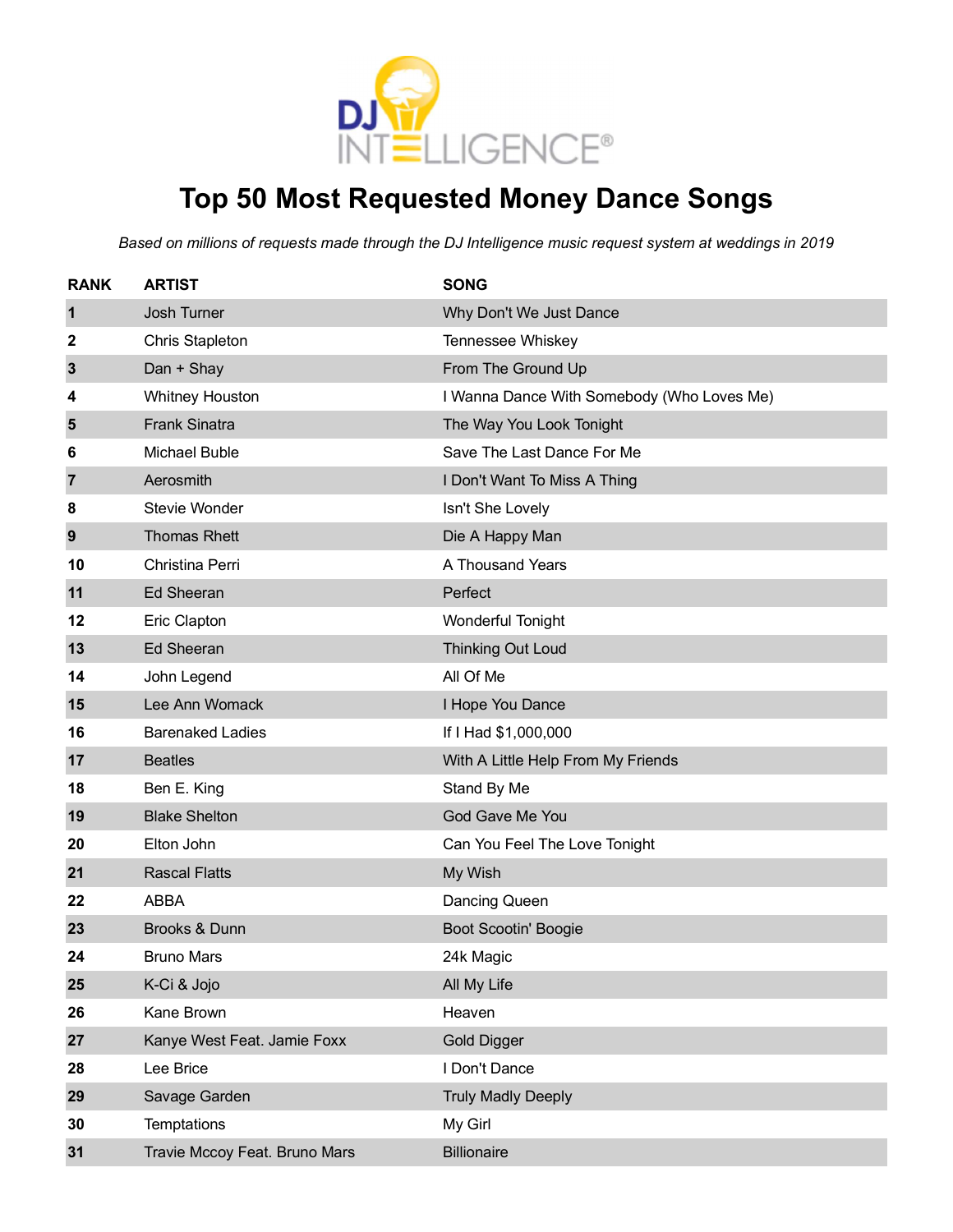| 32 | <b>Brian Mcknight</b> | Back At One                  |
|----|-----------------------|------------------------------|
| 33 | <b>Bruno Mars</b>     | Just The Way You Are         |
| 34 | Chris Stapleton       | Millionaire                  |
| 35 | Dan + Shay            | Speechless                   |
| 36 | <b>Edwin Mccain</b>   | I'll Be                      |
| 37 | <b>Garth Brooks</b>   | <b>Friends In Low Places</b> |
| 38 | <b>Hunter Hayes</b>   | Wanted                       |
| 39 | Louis Armstrong       | What A Wonderful World       |
| 40 | Luke Combs            | <b>Beautiful Crazy</b>       |
| 41 | Malo                  | Suavecito                    |
| 42 | Tim Mcgraw            | Humble And Kind              |
| 43 | Train                 | Marry Me                     |
| 44 | Van Morrison          | Brown Eyed Girl              |
| 45 | AC/DC                 | Moneytalks                   |
| 46 | Al Green              | Let's Stay Together          |
| 47 | <b>Beatles</b>        | <b>Twist And Shout</b>       |
| 48 | <b>Brett Young</b>    | In Case You Didn't Know      |
| 49 | Chris Janson          | Buy Me A Boat                |
| 50 | Dean Martin           | That's Amore                 |

*Charts may not be republished without express written consent of Intelligence, Inc. Intelligence, Inc. is not responsible for errors or omissions.*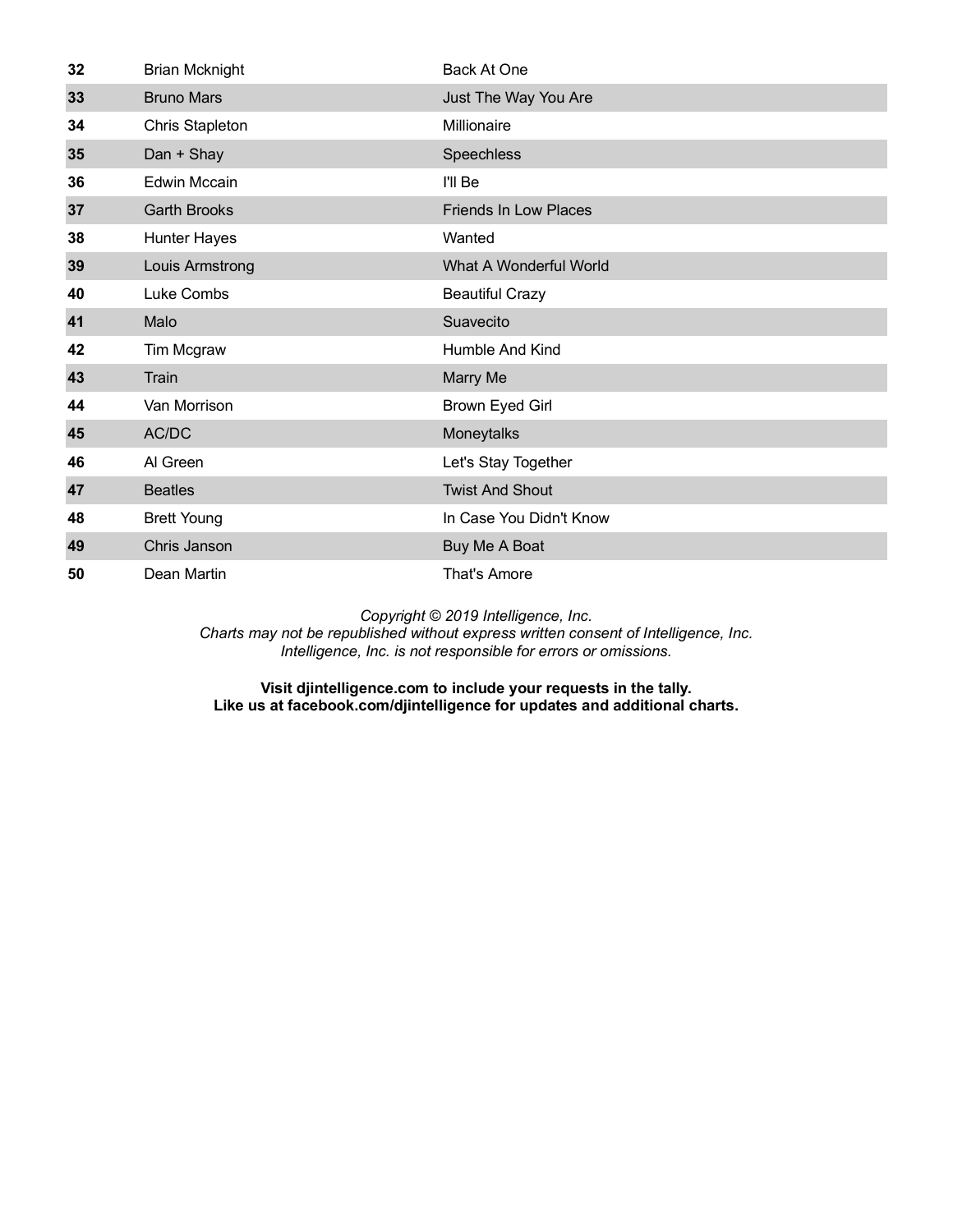

# **Top 50 Most Requested Ceremony Processional Songs**

| <b>RANK</b>    | <b>ARTIST</b>                | <b>SONG</b>                                     |
|----------------|------------------------------|-------------------------------------------------|
| $\mathbf 1$    | The Piano Guys               | A Thousand Years (Instmntl (Piano/Cello Remake) |
| 2              | Train                        | Marry Me                                        |
| 3              | Pachelbel                    | Canon In D                                      |
| 4              | Christina Perri              | A Thousand Years                                |
| 5              | <b>Haley Reinhart</b>        | Can't Help Falling In Love                      |
| 6              | Israel 'Iz' Kamakawiwo'ole   | Over The Rainbow                                |
| $\overline{7}$ | <b>Ellie Goulding</b>        | How Long Will I Love You                        |
| 8              | Dan + Shay                   | From The Ground Up                              |
| 9              | Dan + Shay                   | Speechless                                      |
| 10             | <b>Ed Sheeran</b>            | Perfect                                         |
| 11             | John Legend                  | All Of Me                                       |
| 12             | Alan Silvestri               | Forrest Gump Theme                              |
| 13             | <b>Bruno Mars</b>            | <b>Marry You</b>                                |
| 14             | <b>Beatles</b>               | Here Comes The Sun                              |
| 15             | Jack Johnson                 | <b>Better Together</b>                          |
| 16             | <b>Rascal Flatts</b>         | <b>Bless The Broken Road</b>                    |
| 17             | <b>Sara Bareilles</b>        | I Choose You                                    |
| 18             | Adele                        | Make You Feel My Love                           |
| 19             | <b>Ed Sheeran</b>            | <b>Thinking Out Loud</b>                        |
| 20             | <b>Beatles</b>               | In My Life                                      |
| 21             | <b>Bright Eyes</b>           | First Day Of My Life                            |
| 22             | Etta James                   | At Last                                         |
| 23             | Florence + The Machine       | Stand By Me                                     |
| 24             | <b>Scotty Mccreery</b>       | This Is It                                      |
| 25             | Barrymoore Chamber Orchestra | Pachelbel's Canon In D                          |
| 26             | <b>Ben Howard</b>            | Old Pine                                        |
| 27             | Calum Scott                  | You Are The Reason                              |
| 28             | Jason Mraz                   | I Won't Give Up                                 |
| 29             | John Williams                | Theme From Jurassic Park                        |
| 30             | Kenny Chesney                | Me And You                                      |
| 31             | Louis Armstrong              | What A Wonderful World                          |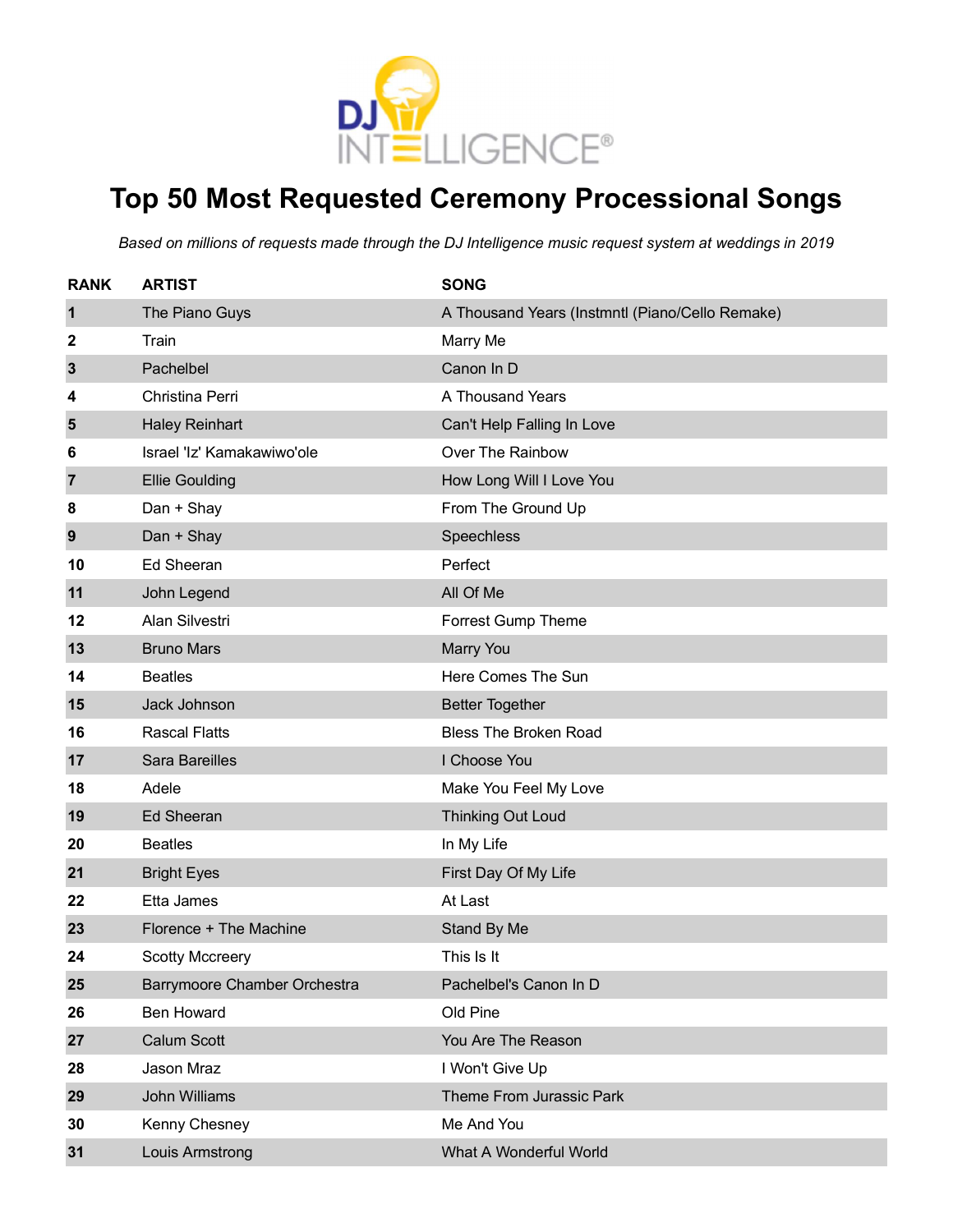| 32 | Pentatonix                  | Hallelujah                         |
|----|-----------------------------|------------------------------------|
| 33 | Piano Guys                  | <b>Without You</b>                 |
| 34 | Beach Boys                  | God Only Knows                     |
| 35 | Dave Matthews Band          | You And Me                         |
| 36 | Dixie Cups                  | Chapel Of Love                     |
| 37 | Iron & Wine                 | Flightless Bird, American Mouth    |
| 38 | Jason Mraz & Colbie Caillat | Lucky                              |
| 39 | Jose Gonzalez               | <b>Heartbeats</b>                  |
| 40 | Kodaline                    | The One                            |
| 41 | <b>Natalie Cole</b>         | This Will Be (An Everlasting Love) |
| 42 | Ray Lamontagne              | You Are The Best Thing             |
| 43 | Shania Twain                | From This Moment On                |
| 44 | Sigur Ros                   | Hoppipolla                         |
| 45 | Beyonce                     | Halo                               |
| 46 | Beyonce                     | Xo                                 |
| 47 | <b>Chris Stapleton</b>      | Millionaire                        |
| 48 | <b>Chrisette Michele</b>    | A Couple Of Forevers               |
| 49 | Cody Johnson                | On My Way To You                   |
| 50 | Daniel Caesar & H.E.R.      | <b>Best Part</b>                   |

*Charts may not be republished without express written consent of Intelligence, Inc. Intelligence, Inc. is not responsible for errors or omissions.*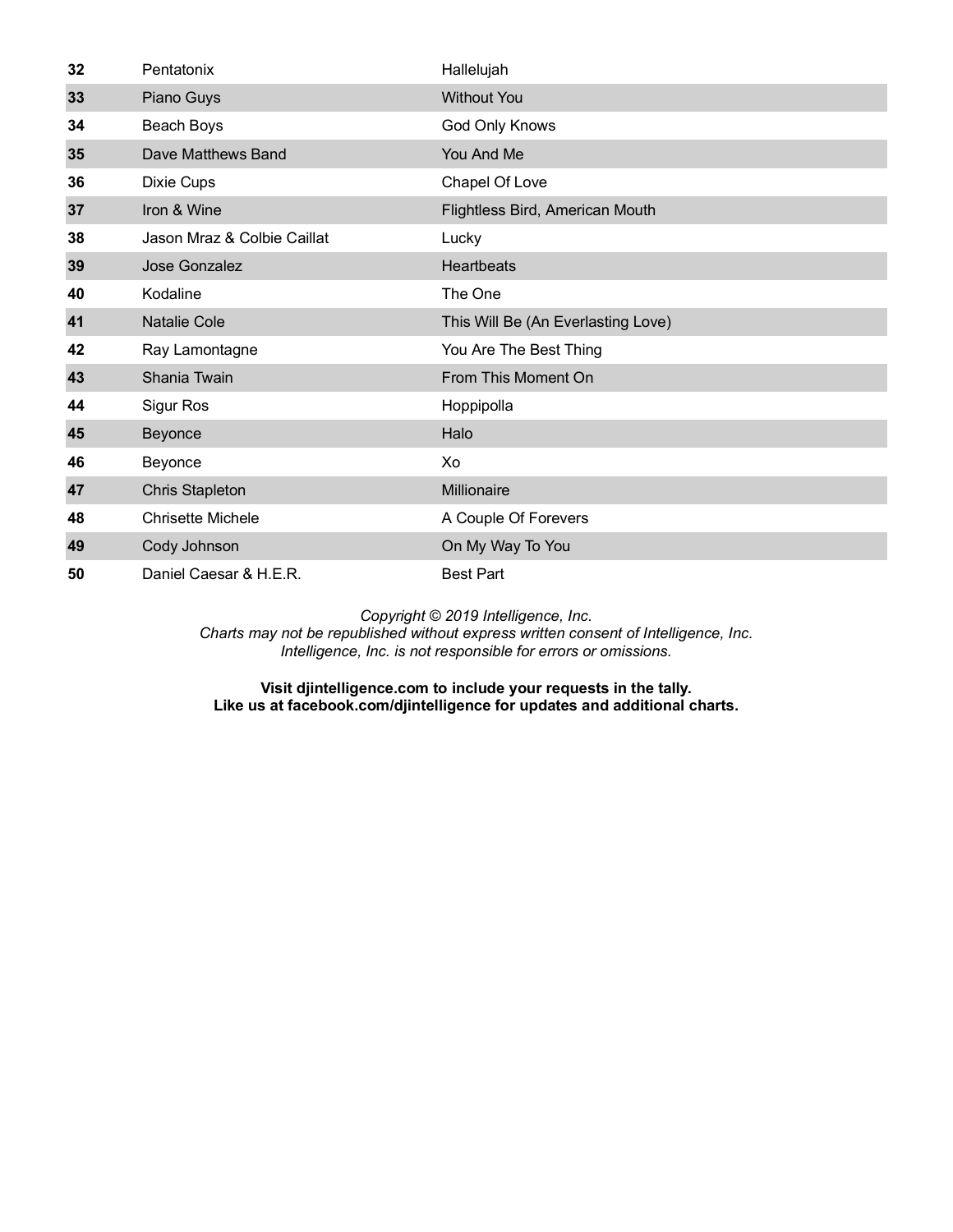

# **Top 50 Most Requested Ceremony Recessional Songs**

| <b>RANK</b>    | <b>ARTIST</b>                      | <b>SONG</b>                                    |
|----------------|------------------------------------|------------------------------------------------|
| $\mathbf{1}$   | Stevie Wonder                      | Signed, Sealed, Delivered I'm Yours            |
| 2              | Natalie Cole                       | This Will Be (An Everlasting Love)             |
| 3              | Daryl Hall & John Oates            | You Make My Dreams Come True                   |
| 4              | <b>Bruno Mars</b>                  | Marry You                                      |
| $5\phantom{1}$ | <b>American Authors</b>            | Best Day Of My Life                            |
| 6              | Ray Lamontagne                     | You Are The Best Thing                         |
| 7              | Queen                              | You're My Best Friend                          |
| 8              | Imagine Dragons                    | On Top Of The World                            |
| 9              | <b>Smash Mouth</b>                 | I'm A Believer                                 |
| 10             | <b>Beatles</b>                     | All You Need Is Love                           |
| 11             | <b>Beatles</b>                     | Here Comes The Sun                             |
| 12             | Beyonce                            | Love On Top                                    |
| 13             | Jack Johnson                       | <b>Better Together</b>                         |
| 14             | Justin Timberlake                  | Can't Stop The Feeling!                        |
| 15             | <b>Scotty Mccreery</b>             | This Is It                                     |
| 16             | Chris Brown                        | Forever                                        |
| 17             | Edward Sharpe & The Magnetic Zeros | Home                                           |
| 18             | Michael Buble                      | Everything                                     |
| 19             | Jackie Wilson                      | (Your Love Keeps Lifting Me) Higher And Higher |
| 20             | Marvin Gaye & Tammi Terrell        | Ain't No Mountain High Enough                  |
| 21             | <b>Pharrell Williams</b>           | Happy                                          |
| 22             | Zac Brown Band                     | Loving You Easy                                |
| 23             | <b>Ben Rector</b>                  | <b>Brand New</b>                               |
| 24             | <b>Black Eyed Peas</b>             | I Gotta Feeling                                |
| 25             | <b>Bright Eyes</b>                 | First Day Of My Life                           |
| 26             | <b>Colbie Caillat</b>              | I Do                                           |
| 27             | <b>Darkness</b>                    | I Believe In A Thing Called Love               |
| 28             | Israel 'Iz' Kamakawiwo'ole         | Over The Rainbow                               |
| 29             | Lanco                              | Born To Love You                               |
| 30             | Randy Travis                       | Forever And Ever, Amen                         |
| 31             | <b>Andy Grammer</b>                | Good To Be Alive (Hallelujah)                  |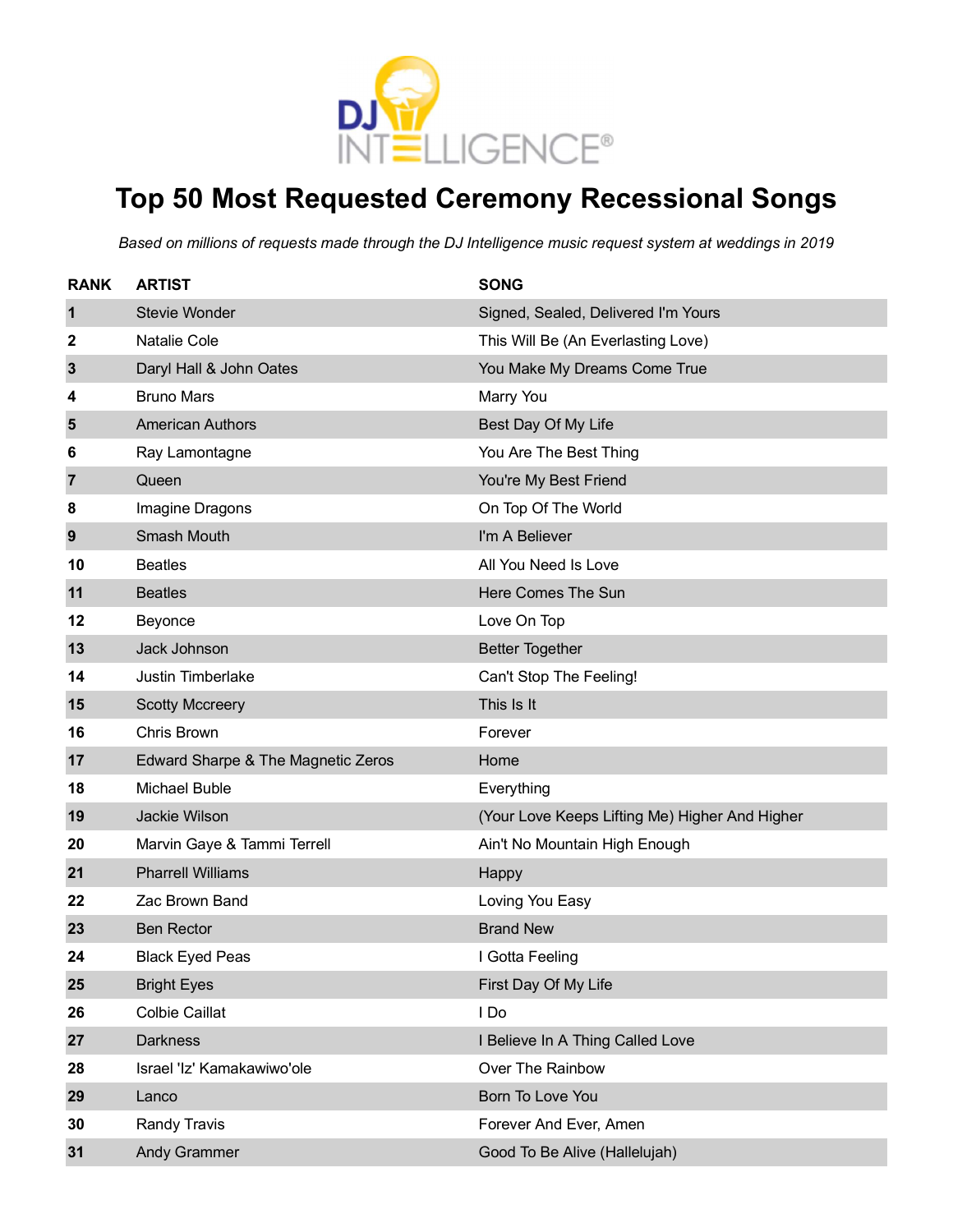| 32 | Earth, Wind & Fire                      | September                                       |
|----|-----------------------------------------|-------------------------------------------------|
| 33 | Florida Georgia Line                    | Simple                                          |
| 34 | Michael Jackson Feat. Justin Timberlake | Love Never Felt So Good                         |
| 35 | Sara Bareilles                          | I Choose You                                    |
| 36 | U <sub>2</sub>                          | <b>Beautiful Day</b>                            |
| 37 | Coldplay                                | A Sky Full Of Stars                             |
| 38 | James Taylor                            | How Sweet It Is (To Be Loved By You)            |
| 39 | Queen                                   | Crazy Little Thing Called Love                  |
| 40 | Florence + The Machine                  | Dog Days Are Over                               |
| 41 | Kool & The Gang                         | Celebration                                     |
| 42 | Redbone                                 | <b>Come And Get Your Love</b>                   |
| 43 | <b>Rusted Root</b>                      | Send Me On My Way                               |
| 44 | The Piano Guys                          | A Thousand Years (Instmntl (Piano/Cello Remake) |
| 45 | <b>Blake Shelton</b>                    | God Gave Me You                                 |
| 46 | <b>Bruno Mars</b>                       | Treasure                                        |
| 47 | Chainsmokers & Coldplay                 | Something Just Like This                        |
| 48 | <b>Counting Crows</b>                   | Accidentally In Love                            |
| 49 | Dan + Shay & Justin Bieber              | 10,000 Hours                                    |
| 50 | Heavy D. & The Boyz                     | Now That We Found Love                          |

*Charts may not be republished without express written consent of Intelligence, Inc. Intelligence, Inc. is not responsible for errors or omissions.*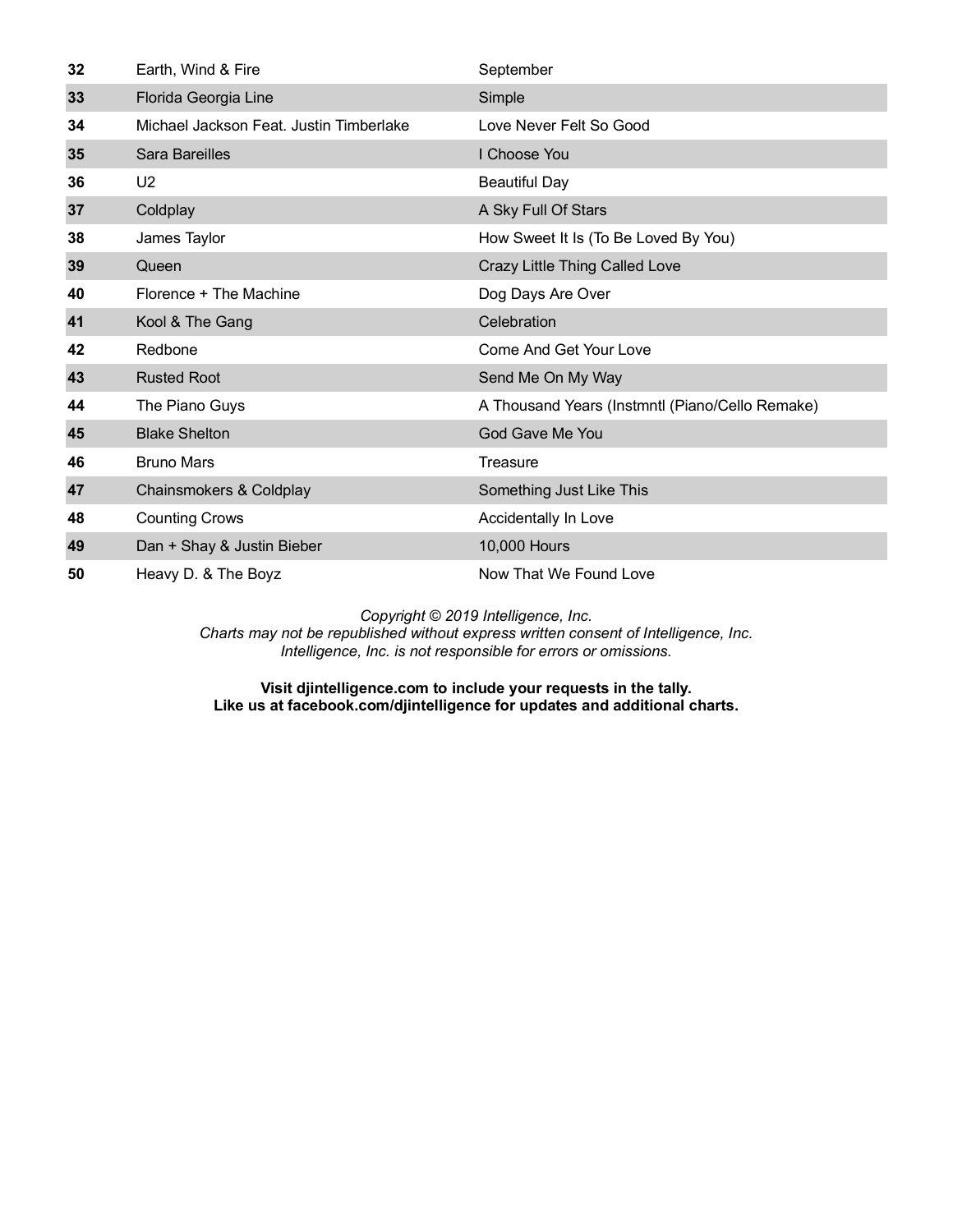

## **Top 50 Most Requested Ceremony Songs**

| <b>RANK</b>    | <b>ARTIST</b>              | <b>SONG</b>                                     |
|----------------|----------------------------|-------------------------------------------------|
| 1              | Train                      | Marry Me                                        |
| 2              | <b>Bruno Mars</b>          | Marry You                                       |
| 3              | Christina Perri            | A Thousand Years                                |
| 4              | <b>Stevie Wonder</b>       | Signed, Sealed, Delivered I'm Yours             |
| 5              | The Piano Guys             | A Thousand Years (Instmntl (Piano/Cello Remake) |
| 6              | Dan + Shay                 | Speechless                                      |
| $\overline{7}$ | <b>Natalie Cole</b>        | This Will Be (An Everlasting Love)              |
| 8              | John Legend                | All Of Me                                       |
| 9              | Jack Johnson               | <b>Better Together</b>                          |
| 10             | <b>Haley Reinhart</b>      | Can't Help Falling In Love                      |
| 11             | Dan + Shay                 | From The Ground Up                              |
| 12             | Ed Sheeran                 | Perfect                                         |
| 13             | Ray Lamontagne             | You Are The Best Thing                          |
| 14             | <b>American Authors</b>    | Best Day Of My Life                             |
| 15             | Daryl Hall & John Oates    | You Make My Dreams Come True                    |
| 16             | Israel 'Iz' Kamakawiwo'ole | Over The Rainbow                                |
| 17             | <b>Scotty Mccreery</b>     | This Is It                                      |
| 18             | Pachelbel                  | Canon In D                                      |
| 19             | Queen                      | You're My Best Friend                           |
| 20             | Adele                      | Make You Feel My Love                           |
| 21             | Sara Bareilles             | I Choose You                                    |
| 22             | <b>Beatles</b>             | All You Need Is Love                            |
| 23             | <b>Bright Eyes</b>         | First Day Of My Life                            |
| 24             | Jason Mraz                 | I Won't Give Up                                 |
| 25             | <b>Beatles</b>             | Here Comes The Sun                              |
| 26             | <b>Ellie Goulding</b>      | How Long Will I Love You                        |
| 27             | Chris Brown                | Forever                                         |
| 28             | Michael Buble              | Everything                                      |
| 29             | <b>Brett Young</b>         | In Case You Didn't Know                         |
| 30             | Ed Sheeran                 | Thinking Out Loud                               |
| 31             | Etta James                 | At Last                                         |